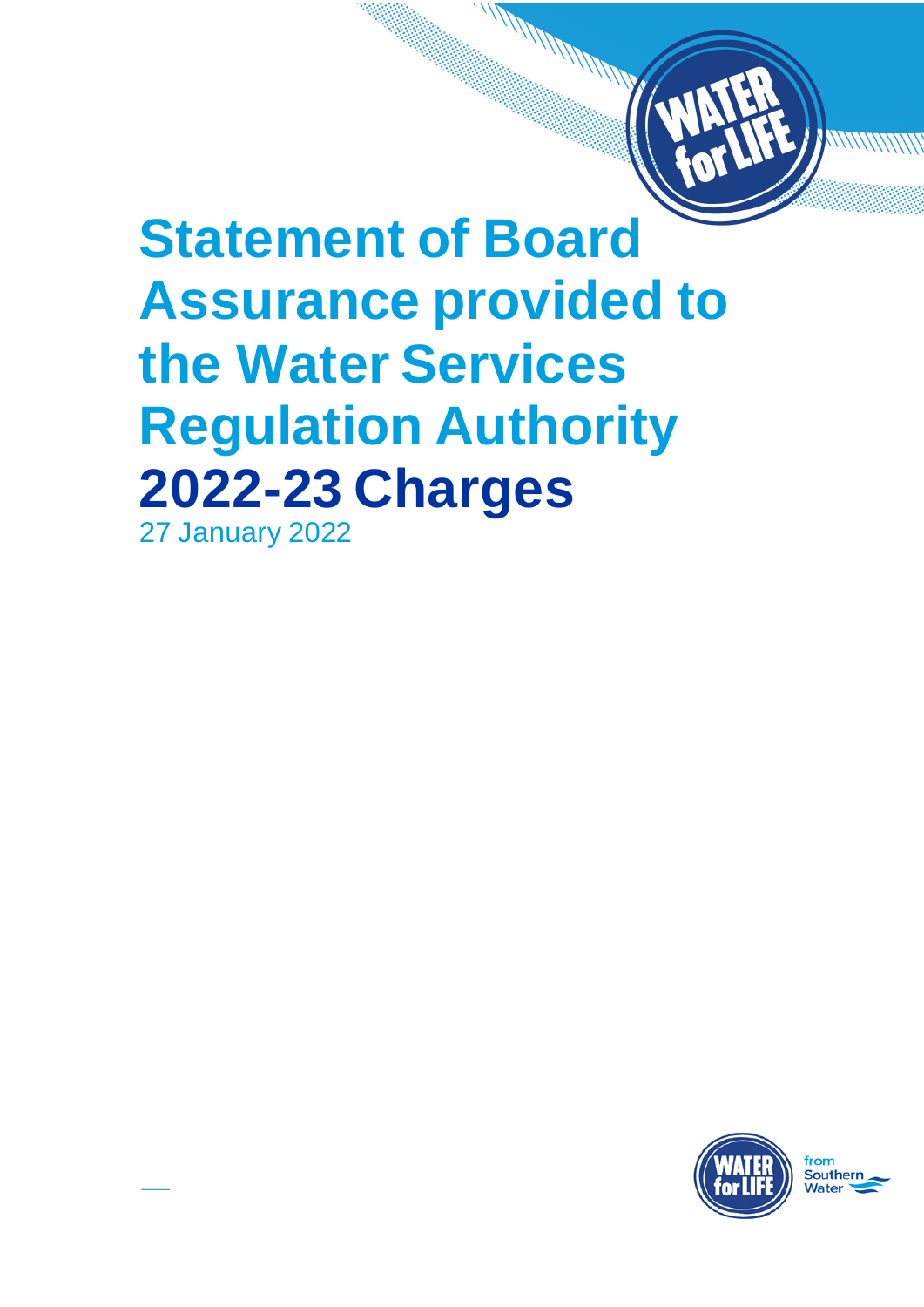## **Contents**

| <b>Item</b>                                                                                          | Page |
|------------------------------------------------------------------------------------------------------|------|
| Statement of Board Assurance provided to the Water Services Regulation Authority:<br>2022-23 Charges | 3    |
| Statement regarding the Board's assessment of bill increases where they exceed 5%                    | 4    |
| Annex to retail charges assurance statement - compliance with Of wat's charges<br>scheme rules       | 5    |
| <b>Summary Log of Consultation with CCWater</b>                                                      | 22   |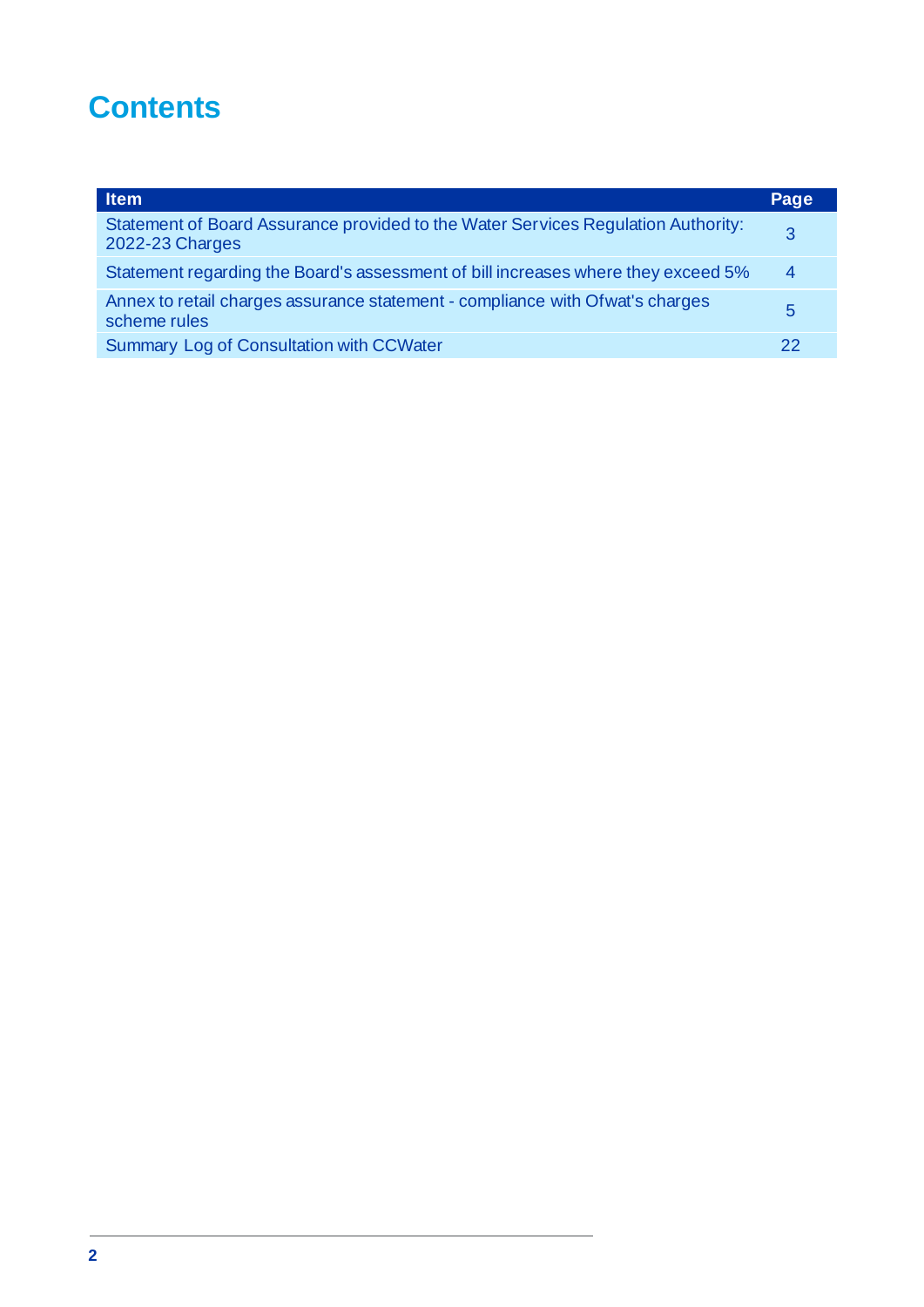## **Statement of Board Assurance provided to the Water Services Regulation Authority – 2022-23 Charges**

The Company, under the direction of the Board, has undertaken a thorough process of internal and external assurance with regard to the setting of charges for the 2022-23 charging year. As a result of the assurances it has received, the Board has satisfied itself to the best of its ability that:

- a) the Company complies with its legal obligations relating to the charges set out in its charges schemes:
- b) the Board has assessed the effects of the new charges on customers' bills for a range of different customer types, and approves the impact assessments and handling strategies developed in instances where bill increases for particular customer types exceed 5%;
- c) the Company has appropriate systems and processes in place to make sure that the information contained in the charges scheme, and the additional information covered by this annex is accurate; and
- d) the Company has consulted the Consumer Council for Water (CCWater) in a timely and effective manner on its charges schemes.

We provide information on our compliance with Ofwat's charges scheme rules in the Annex to this assurance statement.

fur U

**Ian McAulay Chief Executive Officer**

**Keith Lough Chairman**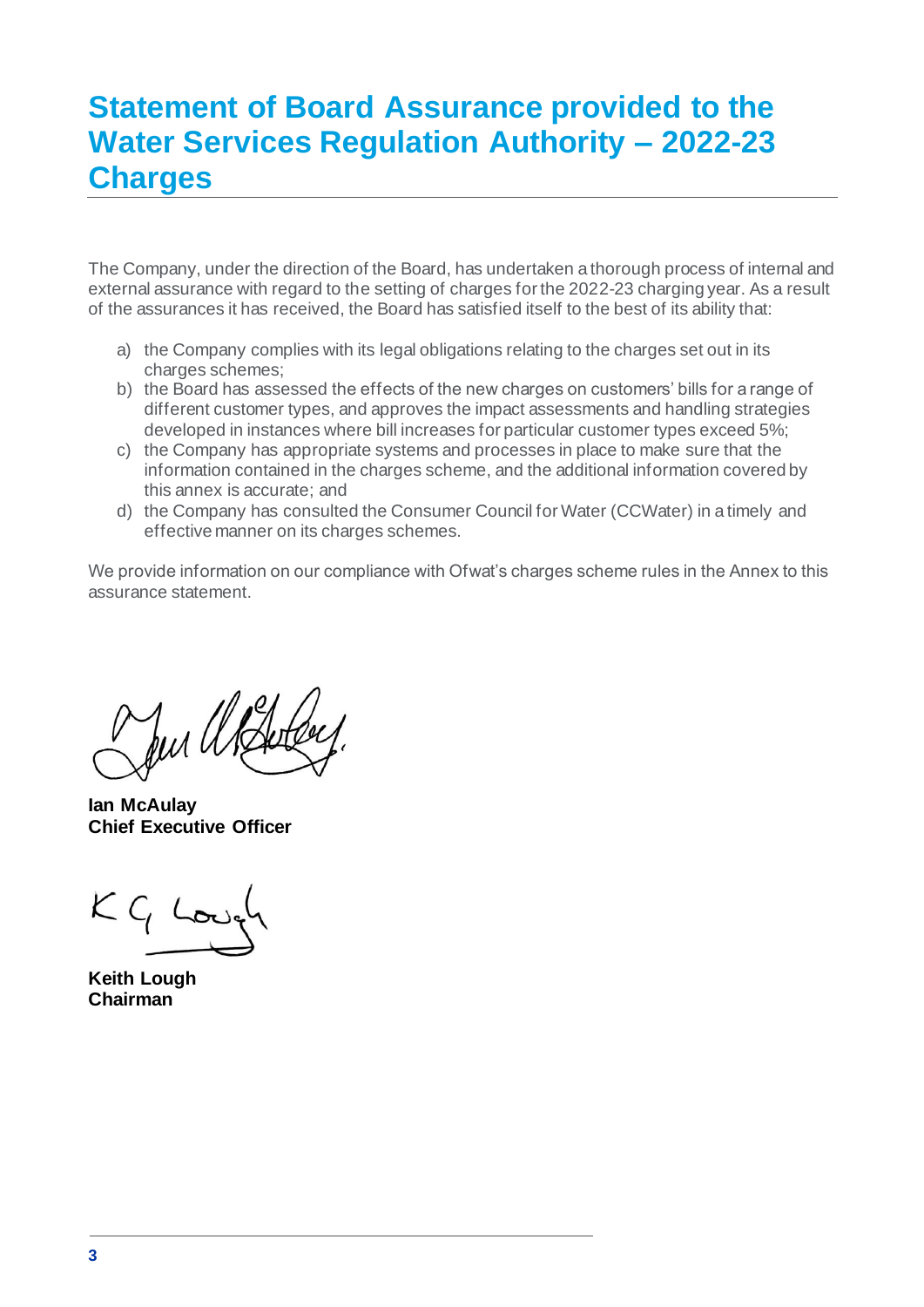## **Statement regarding the Board's assessment of bill increases where they exceed 5%**

#### **1. Household customers**

Assuming a constant level of consumption (or rateable value or number of bedrooms in the case of rateable value-based charges and assessed measured charges respectively), no class of household customer will experience an increase in their total charges (i.e. wholesale plus retail) of more than 5% from the previous year.

The tables below provide a summary of bill increases for each basis of charge (measured, assessed measured, rateable value) for a representative range of household customers.

| <b>Measured customers</b> | <b>Dual service</b> |               | <b>Water only</b> |               | <b>Waste only</b> |               |
|---------------------------|---------------------|---------------|-------------------|---------------|-------------------|---------------|
|                           | <b>Change</b>       | <b>Change</b> | <b>Change</b>     | <b>Change</b> | <b>Change</b>     | <b>Change</b> |
|                           |                     | ℅             | £                 | $\%$          |                   | %             |
| Usage m3/a                |                     |               |                   |               |                   |               |
| $50 \text{ m}$ $3/a$      | (6.52)              | $(2.6\%)$     | 0.44              | 0.5%          | (6.96)            | $(4.6\%)$     |
| $100 \text{ m}$ $3/a$     | (6.56)              | $(1.6\%)$     | 3.58              | 2.1%          | (10.14)           | $(4.1\%)$     |
| 150 m3/a                  | (6.61)              | $(1.1\%)$     | 6.71              | 2.7%          | (13.32)           | (3.9%)        |
| $200 \text{ m}$ $3/a$     | (6.65)              | (0.9%         | 9.85              | 3.1%          | (16.50)           | (3.8%)        |
| $250 \text{ m}$ $3/a$     | (6.69)              | $(0.7\%)$     | 12.98             | 3.3%          | (19.67)           | (3.7%)        |
| $300 \text{ m}$ $3/a$     | (6.73)              | $(0.6\%)$     | 16.12             | 3.4%          | (22.85)           | (3.7%)        |
| $350 \text{ m}$ $3/a$     | (6.78)              | $(0.5\%)$     | 19.26             | 3.6%          | (26.03)           | $(3.6\%)$     |

| <b>Assessed measured</b> | <b>Change</b> | <b>Dual service</b><br><b>Change</b> | <b>Change</b> | <b>Water only</b><br>Change | <b>Change</b> | <b>Waste only</b><br><b>Change</b> |
|--------------------------|---------------|--------------------------------------|---------------|-----------------------------|---------------|------------------------------------|
| <b>customers</b>         |               | %                                    | £             | ℅                           |               | %                                  |
| <b>Basis of charge</b>   |               |                                      |               |                             |               |                                    |
| Single occupier          | (6.37)        | $(2.2\%)$                            | 1.39          | 1.2%                        | (7.75)        | (4.5%)                             |
| 1 bedroom                | (6.36)        | $(1.8\%)$                            | 2.64          | 1.8%                        | (8.99)        | $(4.3\%)$                          |
| 2 bedrooms               | (6.41)        | $(1.5\%)$                            | 3.90          | 2.3%                        | (10.30)       | (4.2%)                             |
| 3 bedrooms               | (6.45)        | $(1.4\%)$                            | 4.83          | 2.5%                        | (11.27)       | $(4.1\%)$                          |
| 4 bedrooms               | (6.39)        | $(1.3\%)$                            | 5.15          | 2.5%                        | (11.53)       | $(4.1\%)$                          |
| 5 bedrooms               | (6.44)        | $(1.3\%)$                            | 5.59          | 2.6%                        | (12.02)       | $(4.0\%)$                          |
|                          |               |                                      |               |                             |               |                                    |

| <b>Rateable Value (RV)</b> | <b>Change</b> | <b>Dual service</b><br><b>Change</b> | <b>Change</b> | <b>Water only</b><br><b>Change</b> | Change  | <b>Waste only</b><br><b>Change</b> |
|----------------------------|---------------|--------------------------------------|---------------|------------------------------------|---------|------------------------------------|
| <b>customers</b>           | £             | $\%$                                 | £             | ℅                                  | £       | %                                  |
| Total RV                   |               |                                      |               |                                    |         |                                    |
| £50                        | (6.43)        | $(3.6\%)$                            | (0.67)        | $(1.0\%)$                          | (5.75)  | $(5.1\%)$                          |
| £100                       | (6.53)        | (2.3%)                               | 1.28          | 1.0%                               | (7.80)  | (4.4%)                             |
| £150                       | (6.63)        | $(1.7\%)$                            | 3.23          | 2.0%                               | (9.85)  | $(4.1\%)$                          |
| £200                       | (6.73)        | $(1.3\%)$                            | 5.18          | 2.5%                               | (11.90) | $(4.0\%)$                          |
| £250                       | (6.83)        | $(1.1\%)$                            | 7.13          | 2.8%                               | (13.95) | $(3.9\%)$                          |
| £300                       | (6.93)        | $(1.0\%)$                            | 9.08          | 3.0%                               | (16.00) | (3.8%)                             |
| £350                       | (7.03)        | (0.9%                                | 11.03         | 3.2%                               | (18.05) | (3.7%)                             |
| £400                       | (7.13)        | (0.8%                                | 12.98         | 3.3%                               | (20.10) | (3.7%)                             |
| £450                       | (7.23)        | (0.7%                                | 14.93         | 3.4%                               | (22.15) | $(3.6\%)$                          |
| £500                       | (7.33)        | (0.6%                                | 16.88         | 3.5%                               | (24.20) | $(3.6\%)$                          |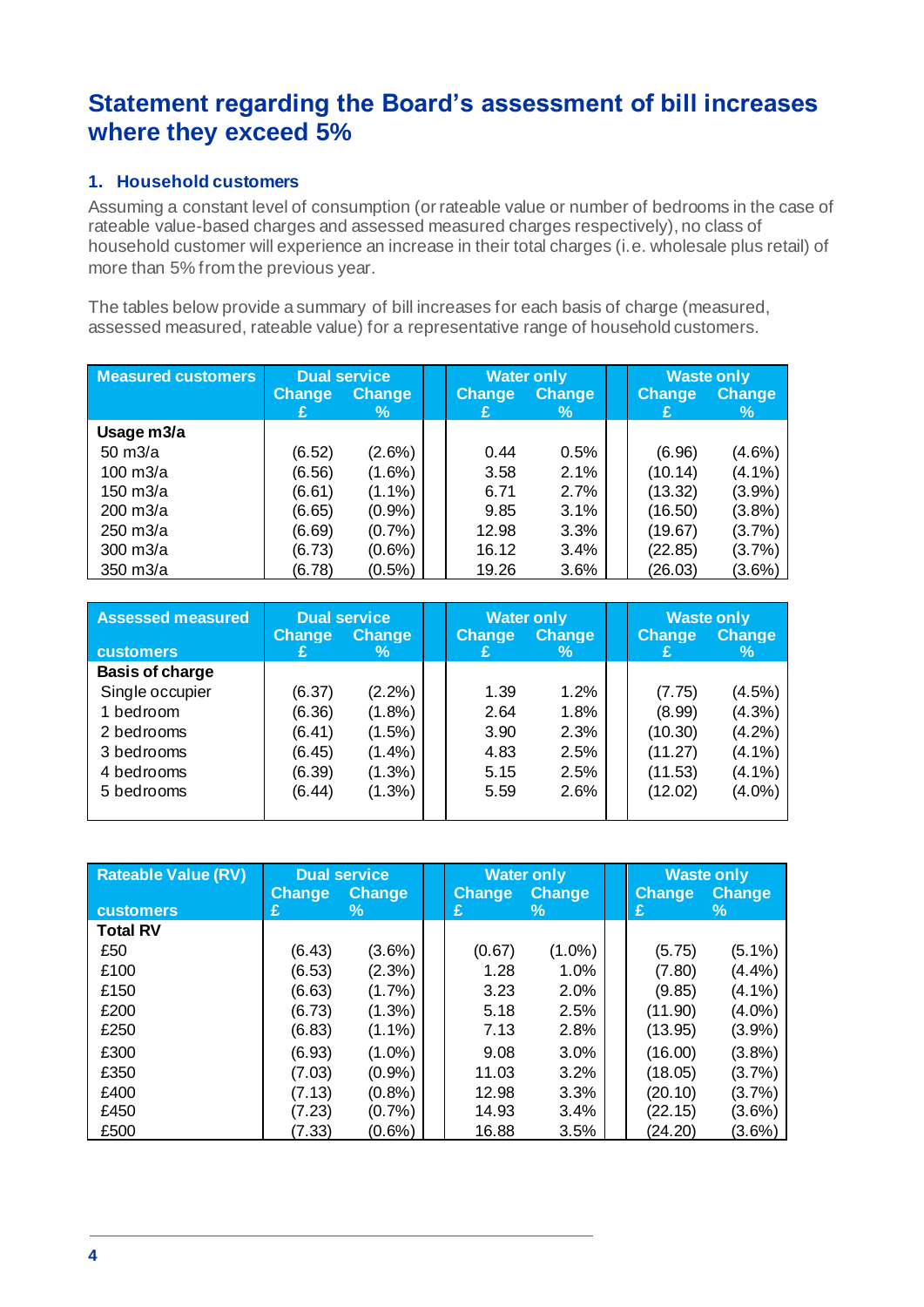We have a suite of tariffs and schemes that provide financial assistance to customers who find our charges to be unaffordable. Customers with affordability issues who have a meter and live in one of our water supply areas are pro-actively targeted by our water efficiency advice and retrofit programme. We also have a home visit programme, which provides customers with debt advice, and establishes whether they are eligible for one or more of our affordability tariffs and schemes.

#### **2. Business customers**

This statement does not discuss the increase in total charges (i.e. wholesale charges plus retail charges) for business customers. This is because we exited the business customer retail market with effect from 1 April 2017, transferring our business customers to Business Stream.

With effect from 1 April 2017, we have set charges for wholesale services, which are paid by all retailers who wish to serve business customers in our region. Business Stream, and other retailers as applicable, are responsible for billing these business customers.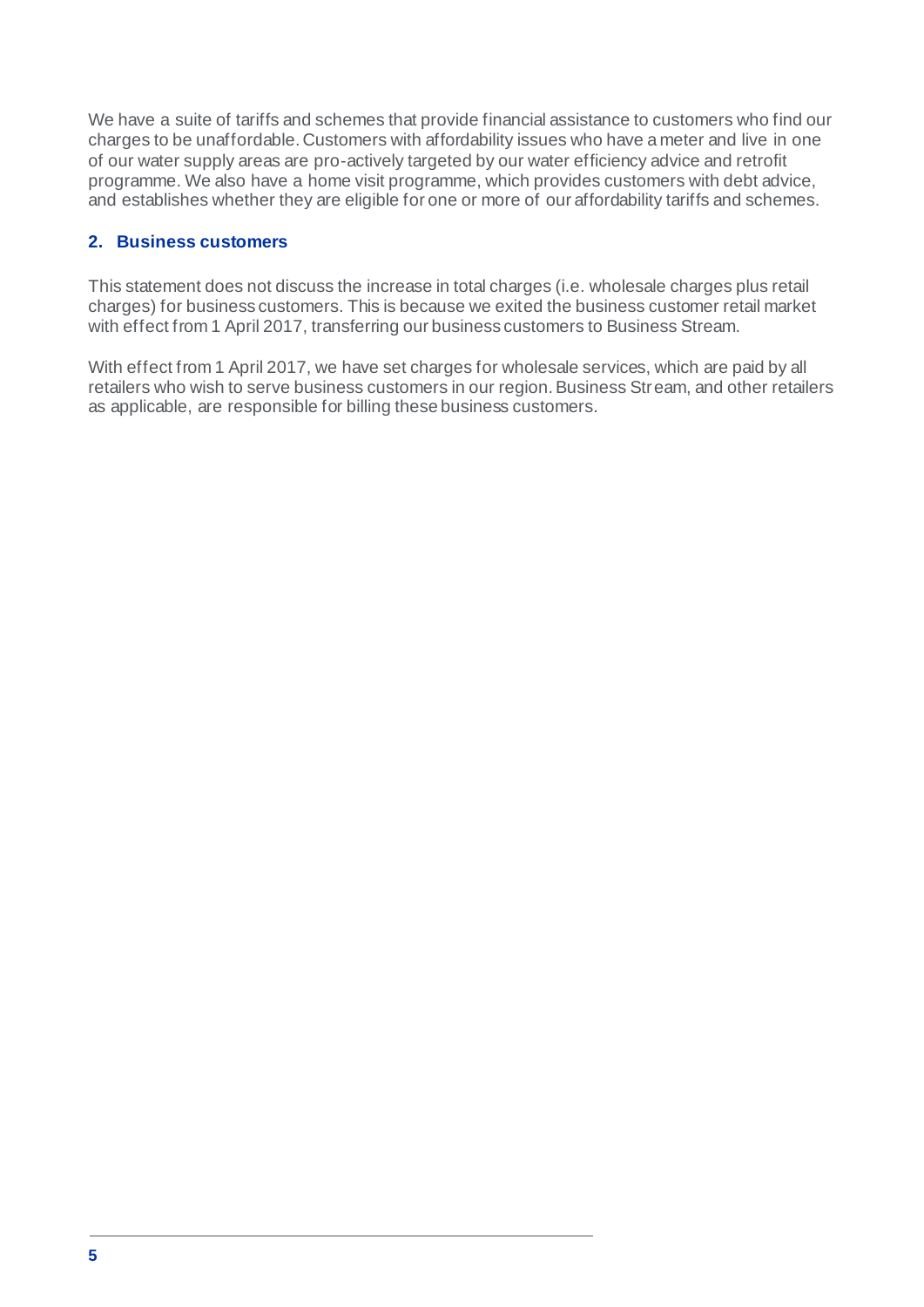### **Annex to retail charges assurance statement – compliance with Ofwat's charges scheme rules**

| <b>Rule</b><br>no. | <b>Charges scheme rule</b>                                                                                                                                         | <b>Compliance statement</b>                                                                                                                                                       |
|--------------------|--------------------------------------------------------------------------------------------------------------------------------------------------------------------|-----------------------------------------------------------------------------------------------------------------------------------------------------------------------------------|
| $1 - 6$            | Introduction and Interpretation                                                                                                                                    | N/A                                                                                                                                                                               |
|                    | <b>Consumer Council for Water</b>                                                                                                                                  |                                                                                                                                                                                   |
|                    |                                                                                                                                                                    | Compliant.                                                                                                                                                                        |
|                    | Before making a charges scheme a relevant undertaker must consult<br>the Consumer Council for Water about its proposed scheme in a<br>timely and effective manner. | We commenced engagement with CCWater on our main charges for<br>2022-23 in July 2021.                                                                                             |
|                    |                                                                                                                                                                    | The engagement has taken a number of forms.                                                                                                                                       |
|                    |                                                                                                                                                                    | There has been an on-going exchange of emails with CCWater since<br>June, including the provision of information to CCWater both proactively<br>and in response to their queries. |
|                    |                                                                                                                                                                    | A summary log of our consultation with CCW is provided with this<br>Annex.                                                                                                        |
|                    |                                                                                                                                                                    |                                                                                                                                                                                   |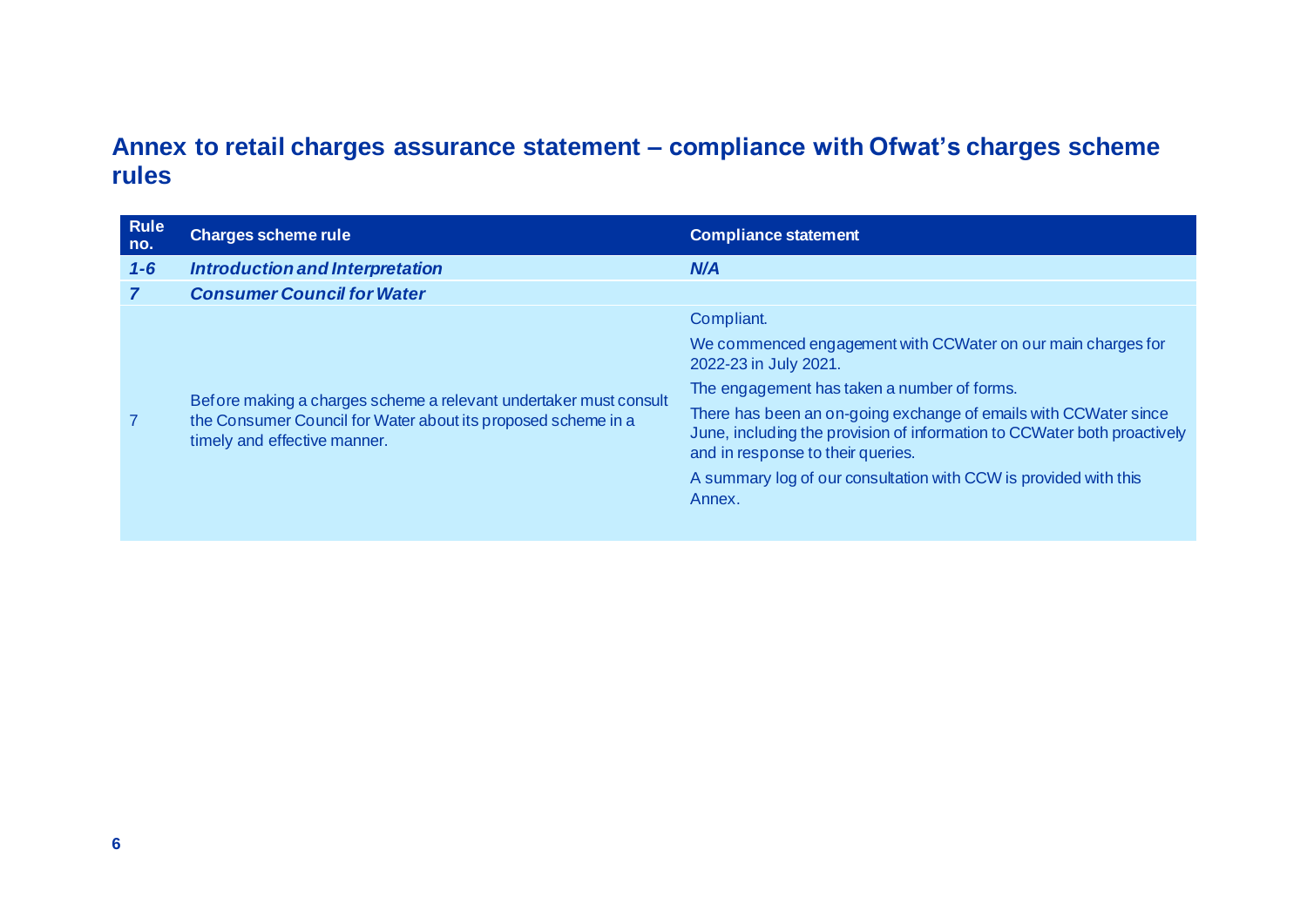| <b>Rule</b><br>no. | <b>Charges scheme rule</b>                                                                                                                                                                                                                                                                                                                 | <b>Compliance statement</b>                                                                                                                                                                                                                                                                                                                                                                                                                                            |
|--------------------|--------------------------------------------------------------------------------------------------------------------------------------------------------------------------------------------------------------------------------------------------------------------------------------------------------------------------------------------|------------------------------------------------------------------------------------------------------------------------------------------------------------------------------------------------------------------------------------------------------------------------------------------------------------------------------------------------------------------------------------------------------------------------------------------------------------------------|
| 8                  | <b>Bill stability</b>                                                                                                                                                                                                                                                                                                                      |                                                                                                                                                                                                                                                                                                                                                                                                                                                                        |
| 8                  | Undertakers should carry out a proportionate impact assessment<br>whenever the nominal value of bills for a given customer type<br>(assuming a constant level of consumption) is expected to increase<br>by more than 5% from the previous year.                                                                                           | Compliant.<br>In accordance with our Statement of Significant Changes, which was<br>published on 12 January 2022, no class of household customer will<br>experience an increase in their total charges (i.e. wholesale plus retail) of<br>more than 5% from the previous year. This assumes a constant level of<br>consumption (or rateable value or number of bedrooms in the case of<br>rateable value-based charges and assessed measured charges<br>respectively). |
| $9 - 11$           | <b>Publication</b>                                                                                                                                                                                                                                                                                                                         |                                                                                                                                                                                                                                                                                                                                                                                                                                                                        |
| 9                  | Charges schemes must be published no later than the first working<br>day of the February immediately preceding the Charging Year in<br>relation to which they have effect.                                                                                                                                                                 | Compliant.<br>We have published our charges schemes on our website by the<br>prescribed deadline of 1 February 2022.                                                                                                                                                                                                                                                                                                                                                   |
| 10 <sup>°</sup>    | Charges schemes must be published on a relevant undertaker's<br>website and in such other manner as the undertaker considers<br>appropriate for the purpose of bringing it to the attention of persons<br>likely to be affected by it.                                                                                                     | Compliant.<br>As rule 9.<br>We will also continue to publish customer-friendly versions of the formal<br>charges schemes for household customers.                                                                                                                                                                                                                                                                                                                      |
| 11                 | Where a relevant undertaker has published or fixed standard<br>charges otherwise than under a charges scheme for any services<br>provided by that undertaker, charges schemes must state how<br>customers may obtain a copy of such charges and, if applicable,<br>where on a relevant undertaker's website those charges may be<br>found. | Compliant.<br>Our charges schemes signpost readers to where information on other<br>types of charge can be found on our website.                                                                                                                                                                                                                                                                                                                                       |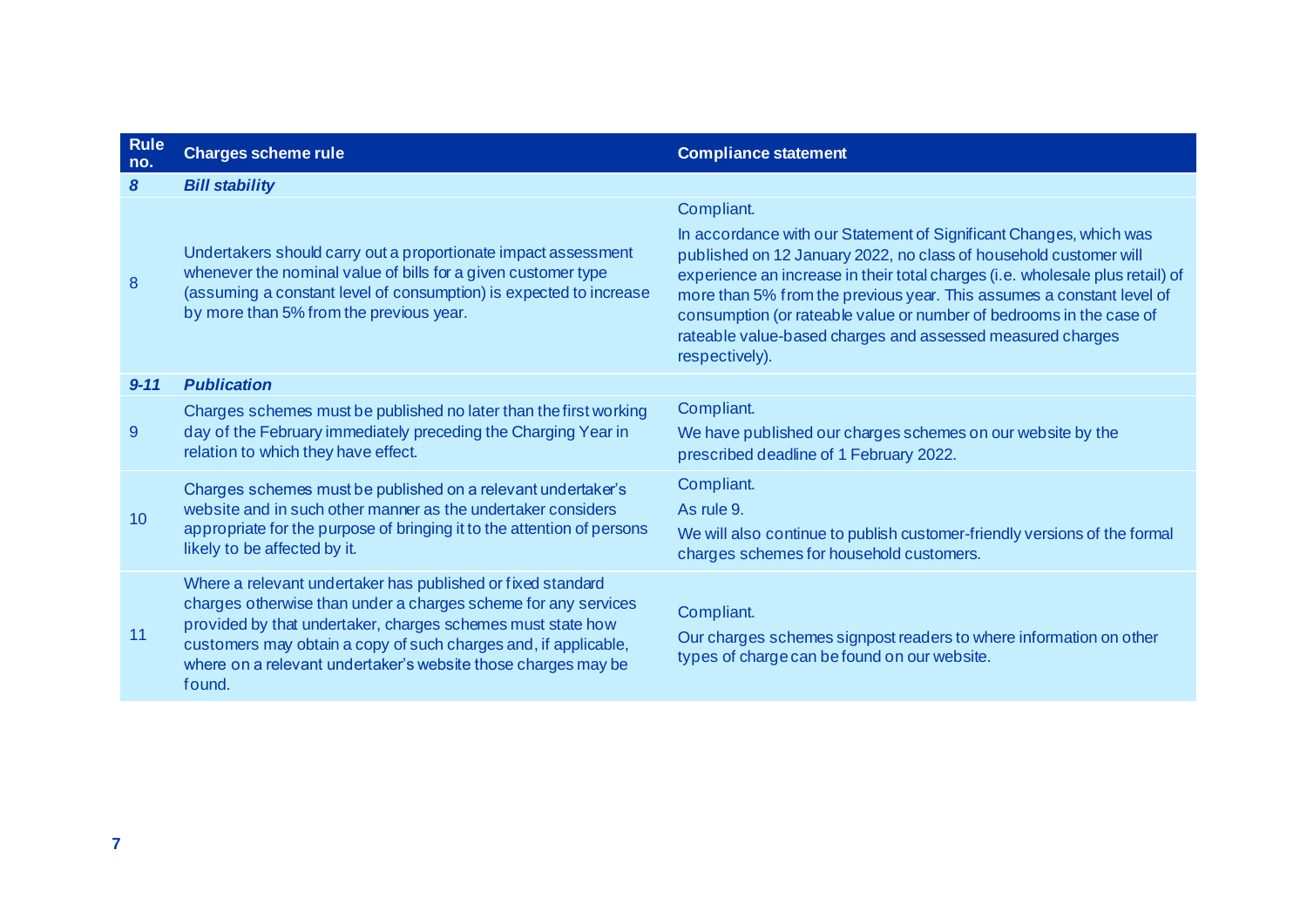| Rule<br>no.  | <b>Charges scheme rule</b>                                                                                                                                                                                                                                                                                                                                  | <b>Compliance statement</b>                                                                                                                                                                                                                                                                                          |  |  |
|--------------|-------------------------------------------------------------------------------------------------------------------------------------------------------------------------------------------------------------------------------------------------------------------------------------------------------------------------------------------------------------|----------------------------------------------------------------------------------------------------------------------------------------------------------------------------------------------------------------------------------------------------------------------------------------------------------------------|--|--|
| $12 -$<br>17 | Principles for determining the amounts of charges                                                                                                                                                                                                                                                                                                           |                                                                                                                                                                                                                                                                                                                      |  |  |
| 12           | Consistent principles and approaches must be applied to the calculation of                                                                                                                                                                                                                                                                                  | Compliant.<br>We apply consistent principles and methodologies to the                                                                                                                                                                                                                                                |  |  |
|              | charges for different classes of customers.                                                                                                                                                                                                                                                                                                                 | calculation of charges for different classes of customer.                                                                                                                                                                                                                                                            |  |  |
|              |                                                                                                                                                                                                                                                                                                                                                             | Compliant.                                                                                                                                                                                                                                                                                                           |  |  |
|              |                                                                                                                                                                                                                                                                                                                                                             | With the exception of a small number of properties that attract<br>a fixed annual charge, our allowed wholesale water supply<br>revenue in respect of household premises is recovered by<br>variable charges.                                                                                                        |  |  |
| 13           | Charging structures must reflect the long run costs associated with providing the<br>relevant service.                                                                                                                                                                                                                                                      | The costs of providing surface water drainage and highway<br>drainage are recovered by fixed annual charges.                                                                                                                                                                                                         |  |  |
|              |                                                                                                                                                                                                                                                                                                                                                             | Otherwise, with the exception of a small number of properties<br>that attract a fixed annual charge, our allowed wholesale<br>sewerage revenue in respect of household properties is<br>recovered by variable charges.                                                                                               |  |  |
| 14           | Charges for services provided to domestic premises must be fixed so that the<br>average difference between metered charges and unmetered charges only<br>reflects any differences in the costs of, and the additional benefits of, the<br>provision of one service relative to the other;                                                                   | Compliant.<br>The difference between our metered and unmetered<br>household retail charges reflects the difference in the efficient<br>cost-to-serve revenue allowances for dual-service metered<br>and unmetered household customers in our PR19 Final<br>Determination.                                            |  |  |
| 15           | Differences between charges for services provided to larger users of water and<br>charges for services provided to smaller users of water must only be based on<br>cost differences associated with differential use of network assets, differential<br>peaking characteristics, different service levels and/or different service<br>measurement accuracy. | Compliant.<br>The difference in charges between our household standard<br>charges and household large user charges are based on cost<br>differences associated with differential use of network assets.<br>The differences are supported by our cost model and are<br>broadly in line with the rest of the industry. |  |  |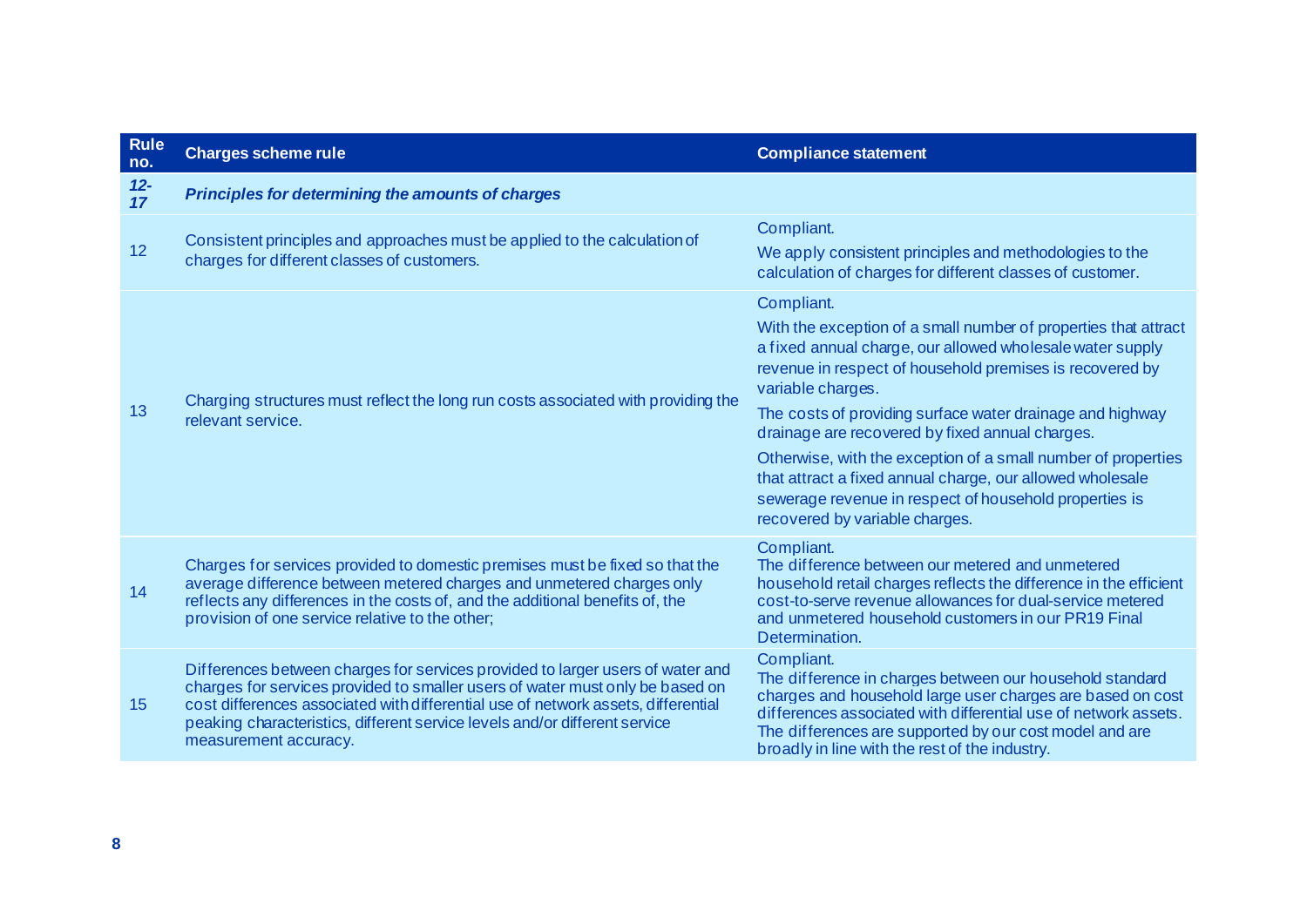| <b>Rule</b><br>no. | <b>Charges scheme rule</b>                                                                                                                                                                                                                                                                                                                   | <b>Compliance statement</b>                                                                                                                         |
|--------------------|----------------------------------------------------------------------------------------------------------------------------------------------------------------------------------------------------------------------------------------------------------------------------------------------------------------------------------------------|-----------------------------------------------------------------------------------------------------------------------------------------------------|
| 16                 | Where cost differences associated with differential peaking characteristics are used as a basis for<br>differences between charges for services provided to larger users of water and charges for<br>services provided to smaller users of water, the charges fixed on that basis must be structured on<br>an appropriate peak demand basis. | $N/A$ .<br>We do not have charges associated with<br>differential peaking characteristics.                                                          |
| 17                 | Charges for sewerage services must take into account the different pollutant loads associated<br>with household foul sewage, non-household foul sewage, trade effluent, surface water draining<br>from premises and surface water draining from highways.                                                                                    | Compliant.<br>We have separate wholesale sewerage<br>charges for foul drainage, surface water<br>drainage, highway drainage, and trade<br>effluent. |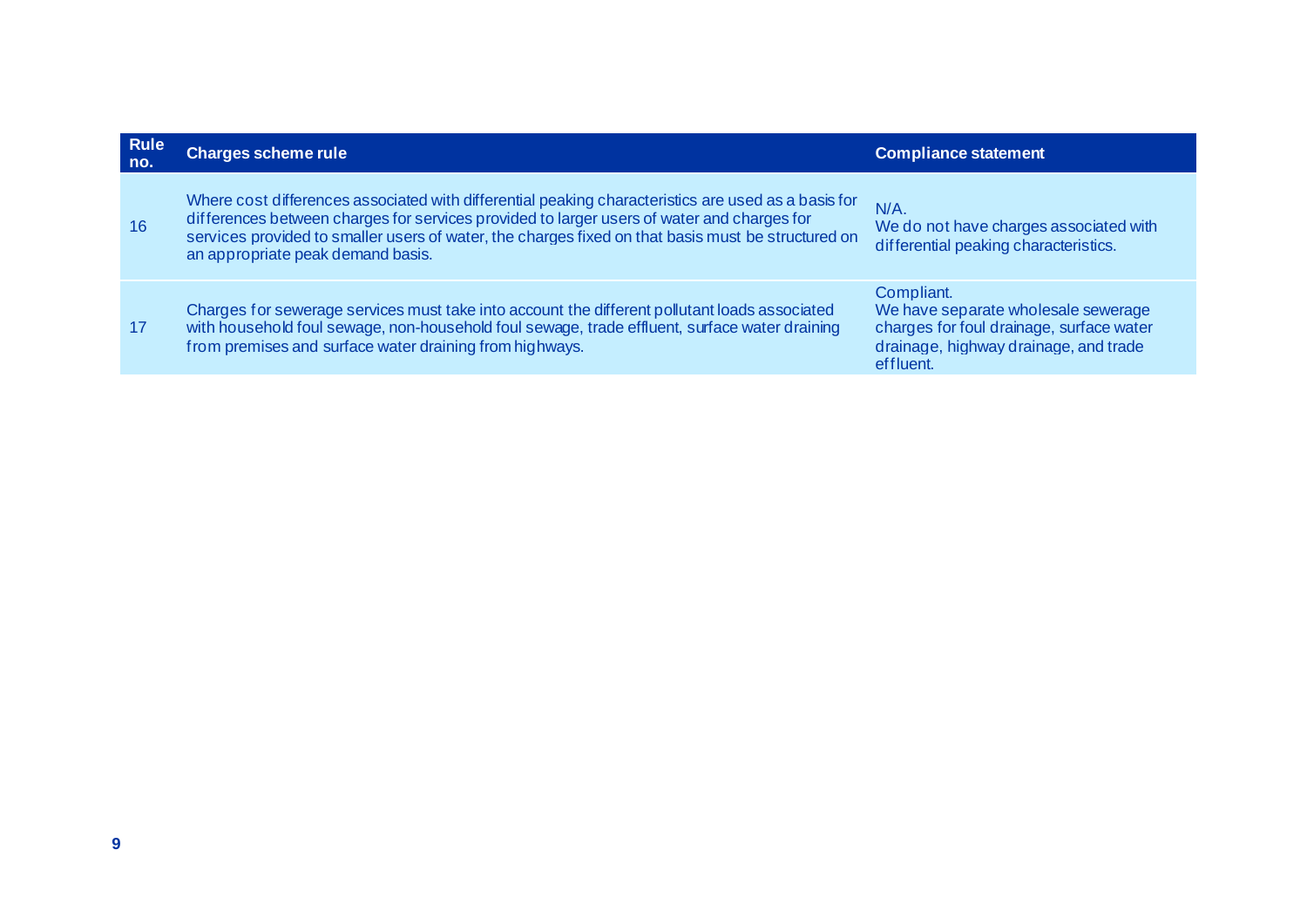| <b>Rule</b><br>no. | <b>Charges scheme rule</b>                                                                                                                                                                                                                                                                  | <b>Compliance statement</b>                                                                                                                                                                                                                                                                                                                                                                    |
|--------------------|---------------------------------------------------------------------------------------------------------------------------------------------------------------------------------------------------------------------------------------------------------------------------------------------|------------------------------------------------------------------------------------------------------------------------------------------------------------------------------------------------------------------------------------------------------------------------------------------------------------------------------------------------------------------------------------------------|
| 18                 | <b>Assessed charges</b>                                                                                                                                                                                                                                                                     |                                                                                                                                                                                                                                                                                                                                                                                                |
| 18                 | Charges schemes must allow a customer to choose to pay an<br>assessed charge determined in accordance with this rule in the<br>specified circumstances:                                                                                                                                     |                                                                                                                                                                                                                                                                                                                                                                                                |
| (a)                | The type and amount(s) of an assessed charge must be determined in<br>accordance with the following principles:                                                                                                                                                                             |                                                                                                                                                                                                                                                                                                                                                                                                |
| (i)                | assessed charges should, as closely as practicable, reflect the metered<br>charges that would apply in relation to the volume of water that is likely<br>to be supplied; and                                                                                                                | Compliant.<br>Our assessed charges are based on the number of bedrooms in the<br>customer's home.<br>The average occupancy by bedroom count of household properties in<br>our area has been established using Census data, and this average<br>occupancy data has been applied to average consumption data to<br>derive an assessed annual volume of water supplied for each bedroom<br>count. |
| (ii)               | the amount of an assessed charge payable by an individual who is the<br>sole occupier of domestic premises (a single occupier assessed<br>charge) should reflect the volume of water that is likely to be supplied to<br>domestic premises occupied by one individual in the relevant area. | Compliant.<br>We provide a single occupier assessed charge.                                                                                                                                                                                                                                                                                                                                    |
| (b)                | The specified circumstances for the purposes of this rule are where a<br>water undertaker has received a measured charges notice in<br>accordance with section 144A of the Water Industry Act 1991 but was<br>not obliged to give effect to it because:                                     | N/A<br>Our area has been classed as water-stressed, and household                                                                                                                                                                                                                                                                                                                              |
| (i)                | it is not reasonably practicable to fix charges in respect of the premises<br>by reference to the volume of water supplied, or                                                                                                                                                              | properties in our area were subject to our Universal Metering<br>Programme.                                                                                                                                                                                                                                                                                                                    |
| (ii)               | to do so would involve the incurring by the undertaker of unreasonable<br>expense.                                                                                                                                                                                                          |                                                                                                                                                                                                                                                                                                                                                                                                |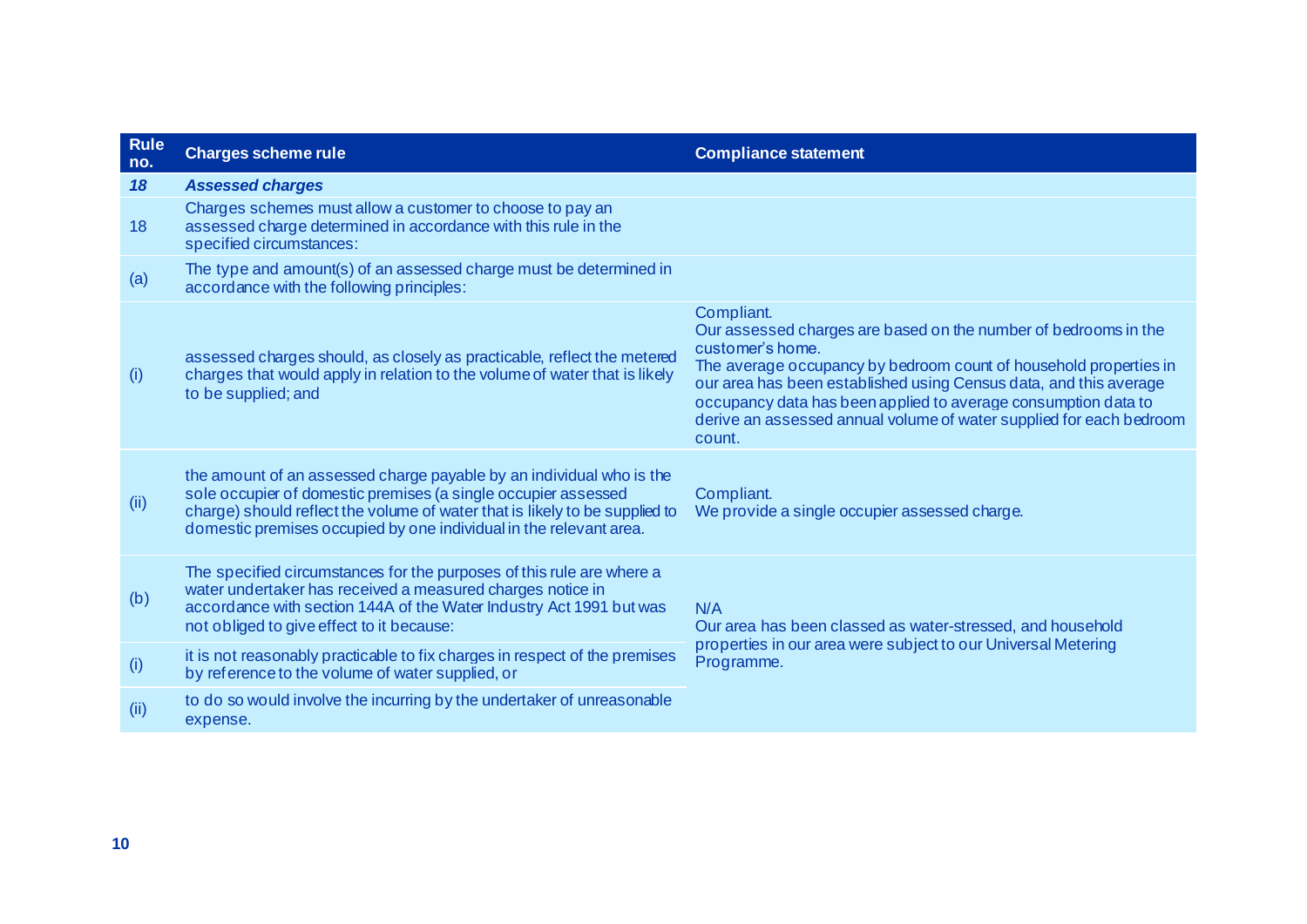| <b>Rule</b><br>no. | <b>Charges scheme rule</b>                                                                                                                                                                                                                                                                                                                                                                                                                                                             | <b>Compliance statement</b>                                                                                                                                                                                                                                                                                                                                                                                                                                                                                              |
|--------------------|----------------------------------------------------------------------------------------------------------------------------------------------------------------------------------------------------------------------------------------------------------------------------------------------------------------------------------------------------------------------------------------------------------------------------------------------------------------------------------------|--------------------------------------------------------------------------------------------------------------------------------------------------------------------------------------------------------------------------------------------------------------------------------------------------------------------------------------------------------------------------------------------------------------------------------------------------------------------------------------------------------------------------|
| 19                 | <b>Unmetered charges</b>                                                                                                                                                                                                                                                                                                                                                                                                                                                               |                                                                                                                                                                                                                                                                                                                                                                                                                                                                                                                          |
| 19                 | Charges schemes that include any unmetered charges must clearly state the basis on<br>which those charges are fixed or determined and, in the case of rateable value<br>charges, state:<br>(a) which rating valuation list charges are fixed or determined by reference to;<br>and<br>(b) if the undertaker uses a different value or other amount to that specified in<br>such a list, the methodology or other basis on which that different value or<br>other amount is calculated. | Compliant.<br>Our three household charges schemes specify the<br>Rating Valuation List that unmetered charges are fixed<br>or determined by reference to.<br>Additionally, the documents set out how we may apply a<br>notional rateable value in certain circumstances.                                                                                                                                                                                                                                                 |
| $20 -$<br>21       | <b>Wastewater charges</b>                                                                                                                                                                                                                                                                                                                                                                                                                                                              |                                                                                                                                                                                                                                                                                                                                                                                                                                                                                                                          |
| 20                 | Sewerage undertakers' charges schemes must provide for a cost reflective reduction<br>in the charges payable for the provision of sewerage services to any premises where<br>the sewerage undertaker knows, or should reasonably have known, that surface water<br>does not drain to a public sewer from those premises.                                                                                                                                                               | Compliant.<br>We have provided customers with a rebate of the<br>surface water drainage charge, upon successful<br>application, since April 2000.<br>Where we make a rebate, we proactively apply the<br>rebate to other properties in the immediate vicinity.<br>Prior to 2015-16, we only backdated the rebate to the<br>start of the charging year in which the claim was made.<br>With effect from 2015-16, we make the rebate effective<br>from 1 April 2015 or the customer's occupation date if<br>this is later. |
| 21                 | Sewerage undertakers must set out in their charges schemes how any reduction in<br>the charges payable for the provision of sewerage services to any premises will be<br>calculated if customers can demonstrate that they have significantly reduced the<br>volume of surface water draining to a public sewer from their premises or explain why<br>there is no such provision.                                                                                                      | Compliant.<br>Our charges schemes explicitly state that we do not offer<br>partial reductions in the surface water drainage charge<br>and explains the basis for this decision.                                                                                                                                                                                                                                                                                                                                          |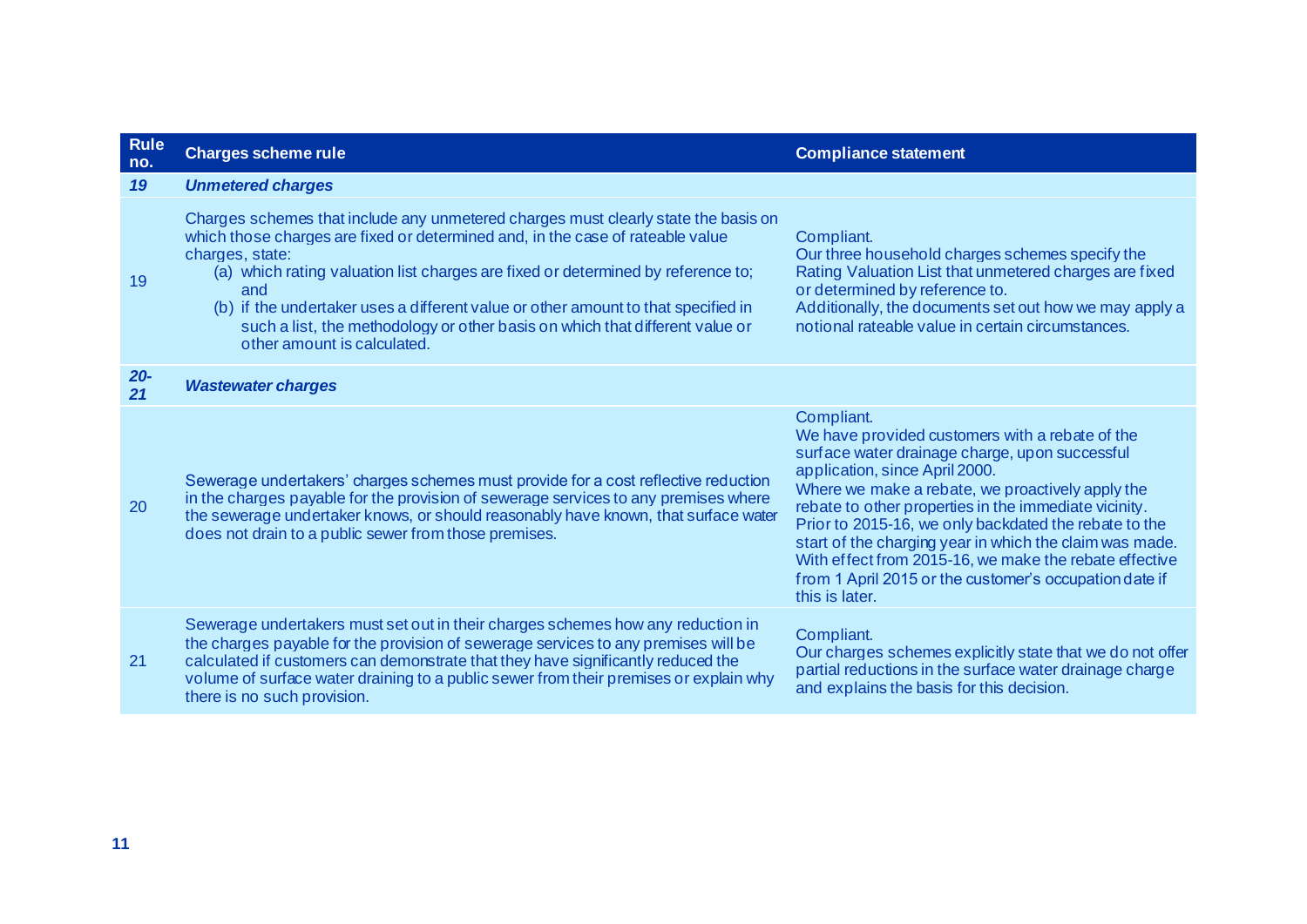| <b>Rule</b><br>no. | <b>Charges scheme rule</b>                                                                                                                                                                                                                              | <b>Compliance statement</b>                                                                                                                                                                                                                                                                                                                                                                                                                                                                                                                                                                                                                                                                                                                                                  |
|--------------------|---------------------------------------------------------------------------------------------------------------------------------------------------------------------------------------------------------------------------------------------------------|------------------------------------------------------------------------------------------------------------------------------------------------------------------------------------------------------------------------------------------------------------------------------------------------------------------------------------------------------------------------------------------------------------------------------------------------------------------------------------------------------------------------------------------------------------------------------------------------------------------------------------------------------------------------------------------------------------------------------------------------------------------------------|
| 22                 | <b>Trade effluent</b>                                                                                                                                                                                                                                   |                                                                                                                                                                                                                                                                                                                                                                                                                                                                                                                                                                                                                                                                                                                                                                              |
| 22                 | Charges to be paid in connection with the carrying out of a<br>sewerage undertaker's trade effluent functions must be<br>based on the Mogden formula, a reasonable variant of the<br>Mogden formula or on a demonstrably more cost reflective<br>basis. | Compliant.<br>Note that because we have exited the business customer retail market we no<br>longer publish a charges scheme under the Water Industry Act 1991 in respect of<br>business customers.<br>Our wholesale trade effluent charges are based principally on the Mogden<br>formula, supplemented by our fixed annual consent monitoring charge structure,<br>which better reflects the risk presented by the discharge and the associated<br>monitoring requirements. A new charge for ammonia was introduced for 2021-22.<br>This charge is designed to improve cost-reflectivity but will be phased in over a<br>number of years to balance the competing demands of cost reflectivity and bill<br>stability. We have continued to phase in this charge in 2022-23. |
| 23                 | Social tariffs / Concessionary drainage charges                                                                                                                                                                                                         |                                                                                                                                                                                                                                                                                                                                                                                                                                                                                                                                                                                                                                                                                                                                                                              |
| 23                 | Charges schemes must state:                                                                                                                                                                                                                             |                                                                                                                                                                                                                                                                                                                                                                                                                                                                                                                                                                                                                                                                                                                                                                              |
| (a)                | (a) whether or not undertakers have decided to include in<br>the charges scheme:                                                                                                                                                                        |                                                                                                                                                                                                                                                                                                                                                                                                                                                                                                                                                                                                                                                                                                                                                                              |
| (i)                | provision designed to reduce charges to community groups<br>in respect of surface water drainage from their property<br>(having had regard to any guidance issued by the Minister<br>under section 43 of the Flood and Water Management Act<br>$2010$ : | N/A<br>We do not offer concessionary drainage charges, and this is explicitly stated in our<br>household charges schemes.<br>We note that these concessionary charges are principally offered by those water<br>and sewerage companies that have implemented area-based charges for surface<br>water drainage to mitigate the impacts of those charges on groups such as<br>schools, churches, and community organisations.                                                                                                                                                                                                                                                                                                                                                  |
| (ii)               | provision designed to reduce charges for individuals who<br>would have difficulty paying in full (having had regard to any<br>guidance issued by the Minister under section 44 of the<br>Flood and Water Management Act 2010); and                      | Compliant.<br>Our Household Charges Scheme includes provision for a social tariff made under<br>the section 44 of the Flood and Water Management Act 2010 and having had<br>regard to the associated guidance issued by the Minister.                                                                                                                                                                                                                                                                                                                                                                                                                                                                                                                                        |
| (b)                | if any such provision is included, how eligible customers can<br>apply for such reduced charges.                                                                                                                                                        | Compliant.<br>Our Household Charges Scheme sets out how eligible customers can apply for<br>the social tariff. It also sets out how we have selected customers for participation<br>in our pilot of a self-funded social tariff.                                                                                                                                                                                                                                                                                                                                                                                                                                                                                                                                             |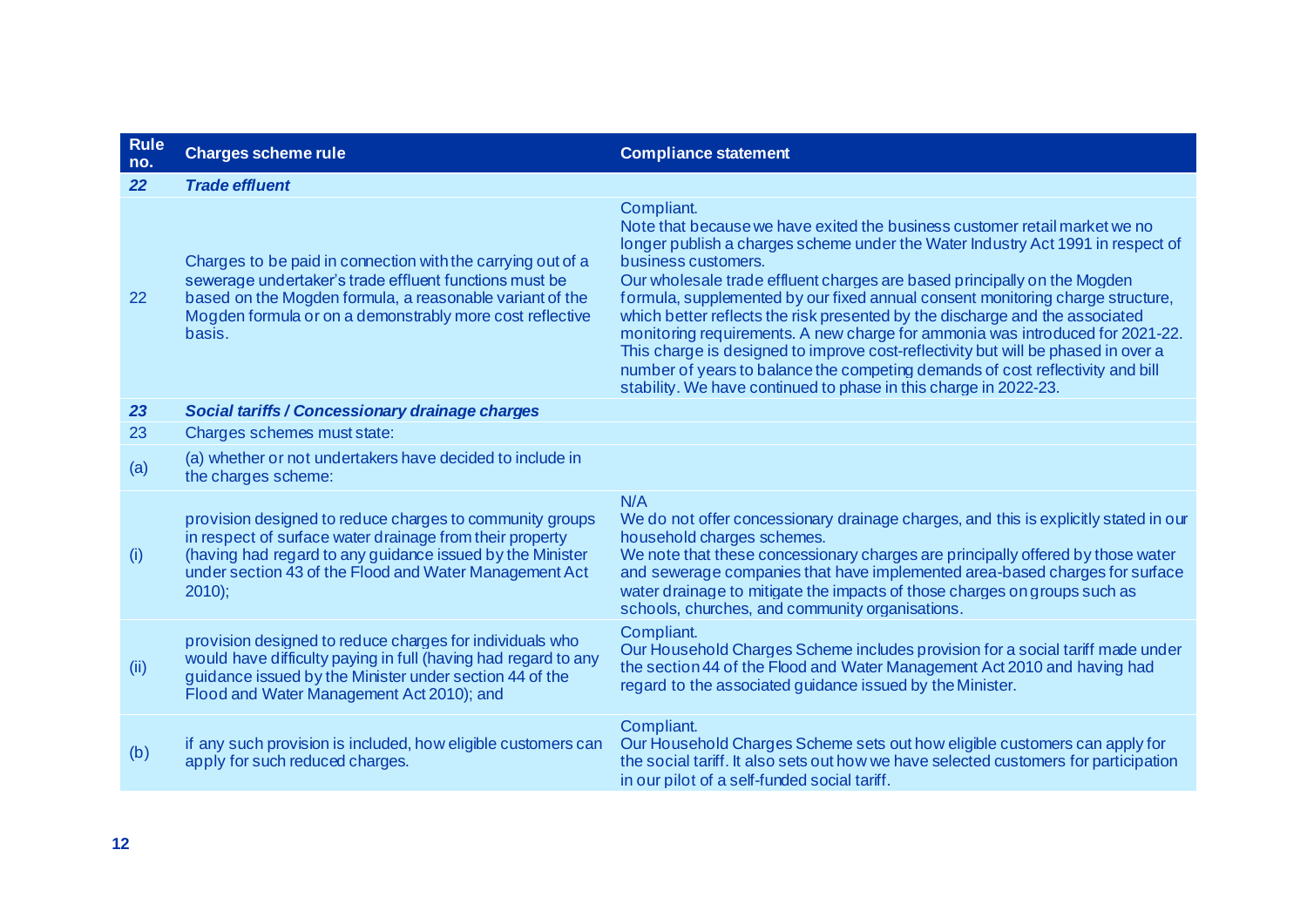| <b>Rule</b><br>no. | <b>Charges scheme rule</b>                                                                                                                                    | <b>Compliance statement</b>                                                                                                                                                |
|--------------------|---------------------------------------------------------------------------------------------------------------------------------------------------------------|----------------------------------------------------------------------------------------------------------------------------------------------------------------------------|
| 24                 | <b>Times and methods of payment</b>                                                                                                                           |                                                                                                                                                                            |
| 24                 | Charges schemes must include provisions giving customers a<br>reasonable choice as to the times and methods of payment of the<br>charges fixed by the scheme. | Compliant.<br>Our charges schemes include provisions giving customers a<br>reasonable choice as to the times and methods of payment of the<br>charges fixed by the scheme. |
|                    | <b>New appointees</b>                                                                                                                                         | <b>N/A</b>                                                                                                                                                                 |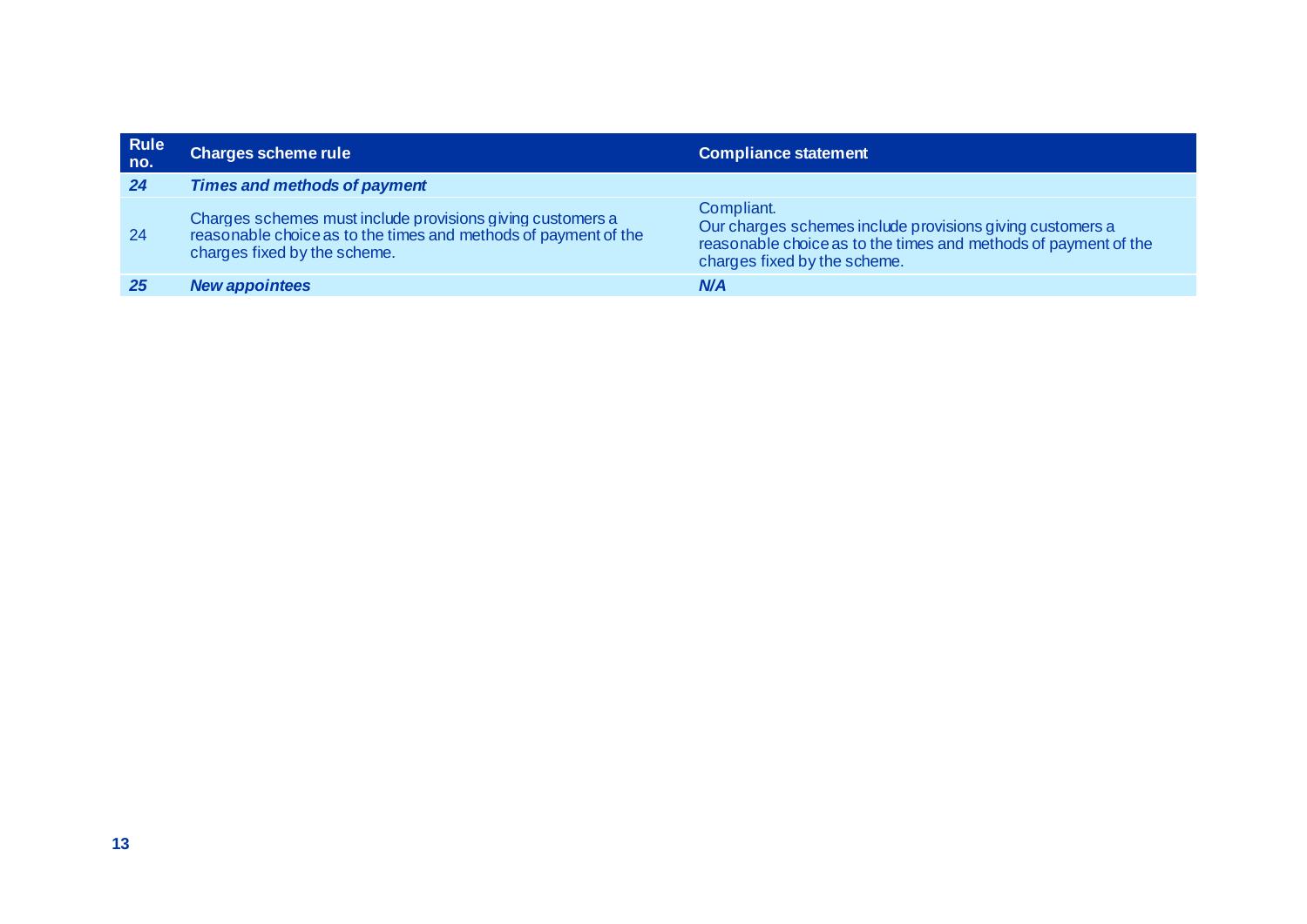| <b>Rule</b><br>no. | <b>Charges scheme rule</b>                                                                                                    | <b>Compliance statement</b>                                                                                                                                                                                                                                                                                                                                                                                                                                                                                                                                                                                                                                                                           |
|--------------------|-------------------------------------------------------------------------------------------------------------------------------|-------------------------------------------------------------------------------------------------------------------------------------------------------------------------------------------------------------------------------------------------------------------------------------------------------------------------------------------------------------------------------------------------------------------------------------------------------------------------------------------------------------------------------------------------------------------------------------------------------------------------------------------------------------------------------------------------------|
| 26-33              | <b>Infrastructure charges (English</b><br>undertakers)                                                                        |                                                                                                                                                                                                                                                                                                                                                                                                                                                                                                                                                                                                                                                                                                       |
| 26                 | Each relevant undertaker whose area is<br>wholly or mainly in England must fix<br>Infrastructure Charges in a charges scheme. | Compliant.<br>Information on Infrastructure Charges is provided in our Charging Arrangements document so<br>that, for customer convenience, all information relating to new connection charges is available in a<br>single document.                                                                                                                                                                                                                                                                                                                                                                                                                                                                  |
| 27                 | Infrastructure Charges must be determined<br>in accordance with the principle that the<br>charges should reflect:             |                                                                                                                                                                                                                                                                                                                                                                                                                                                                                                                                                                                                                                                                                                       |
| (a)                | fairness and affordability;                                                                                                   | Compliant.<br>Our gross Water Infrastructure Charge remains zero in line with low forecast network<br>reinforcement expenditure planned within the AMP7 period and previous over recovery.<br>Our gross Wastewater Infrastructure Charge remains in line with our forecast expenditure over the<br>next five years and accounts for previous under-recovery.<br>In 2020-21 we moved to a flat rate wastewater charge that is the same across all customers. The<br>income offset applies to all customers ensuring a fairer distribution across all connections, not just<br>being applied to the larger developments. This ensures that 'net' Infrastructure Charges are lower<br>for all customers. |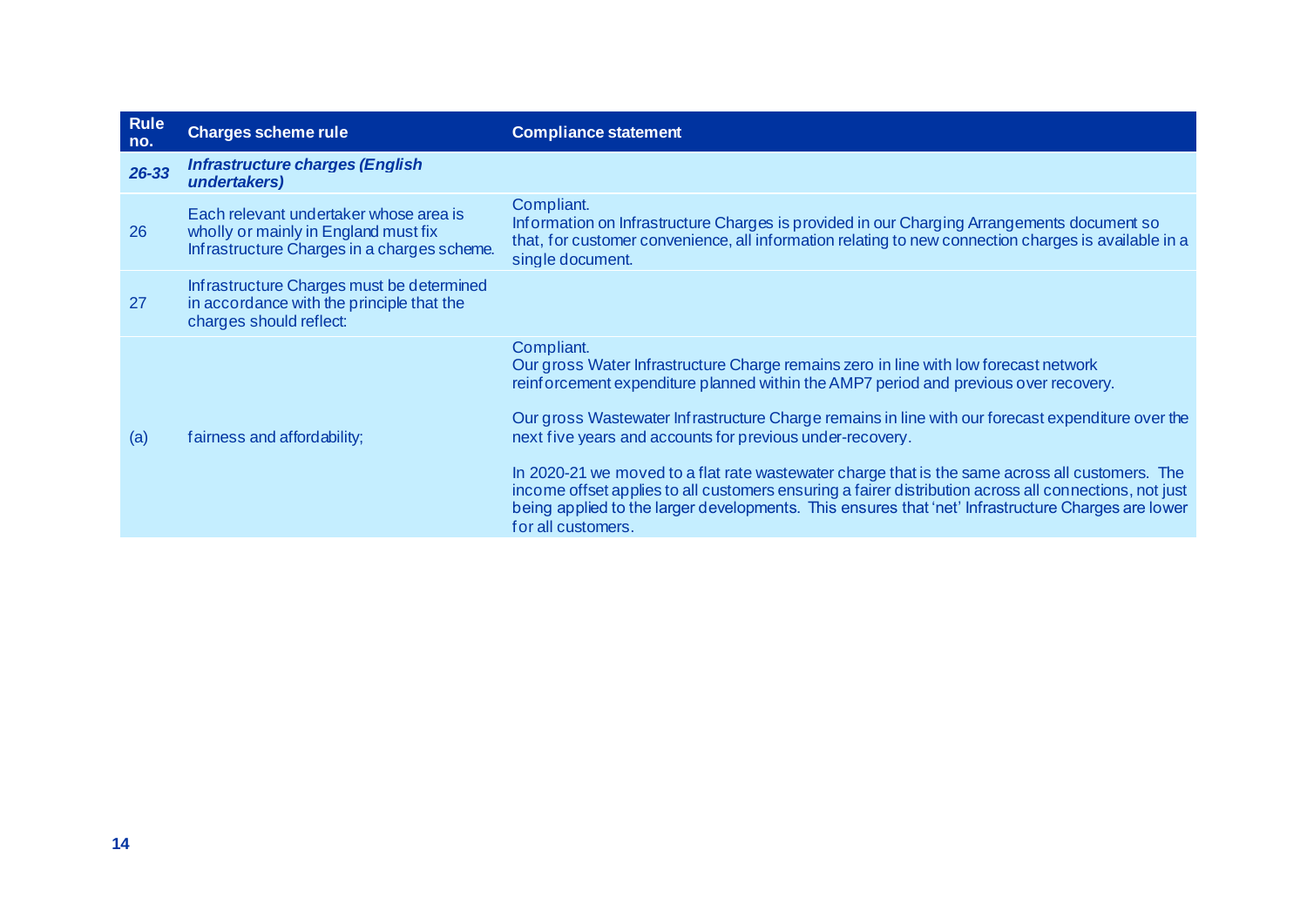| <b>Rule</b><br>no. |                                                  | Charges scheme rule Compliance statement                                                                                                                                                                                                                                                                                                                                                                                                                                                                                                                                                                                                    |
|--------------------|--------------------------------------------------|---------------------------------------------------------------------------------------------------------------------------------------------------------------------------------------------------------------------------------------------------------------------------------------------------------------------------------------------------------------------------------------------------------------------------------------------------------------------------------------------------------------------------------------------------------------------------------------------------------------------------------------------|
| (b)                | environmental<br>protection;                     | Compliant<br>Our Water Infrastructure Charge includes an option for an increased Income Offset for developers who commit to water<br>efficient development. This is an important incentive as we operate in a water stressed area. The discount forms part<br>of our wider Target 100 strategy to promote efficient water usage from our customers and is applicable to those<br>developments constructed with fixtures and fittings that promote consumption of lower than 100 litres per person per<br>day on average.                                                                                                                    |
| (c)                | stability and<br>predictability; and             | Compliant<br>The new mechanism for Infrastructure Charges has provided greater certainty for customers, particularly larger<br>developers who previously had to fund site specific network reinforcement costs that were difficult to anticipate up front.<br>The income offset provided to developers for water connections has decreased this year, driven by a reduction in<br>demand. To moderate this we have employed a handling strategy in which we have taken a phased approach to the<br>changes in order to promote bill stability. The change is also moderated by the decrease in the net wastewater<br>infrastructure charge. |
| (d)                | transparency and<br>customer-focused<br>service. | Compliant.<br>The mechanism for the determination of Infrastructure Charges is transparent and the mechanism for calculating is<br>communicated within our Charging Arrangements. This has been updated for 2022-23 giving greater detail into the<br>basis of the calculation of the charges. Publishing fixed charges enables much greater certainty for customers.                                                                                                                                                                                                                                                                       |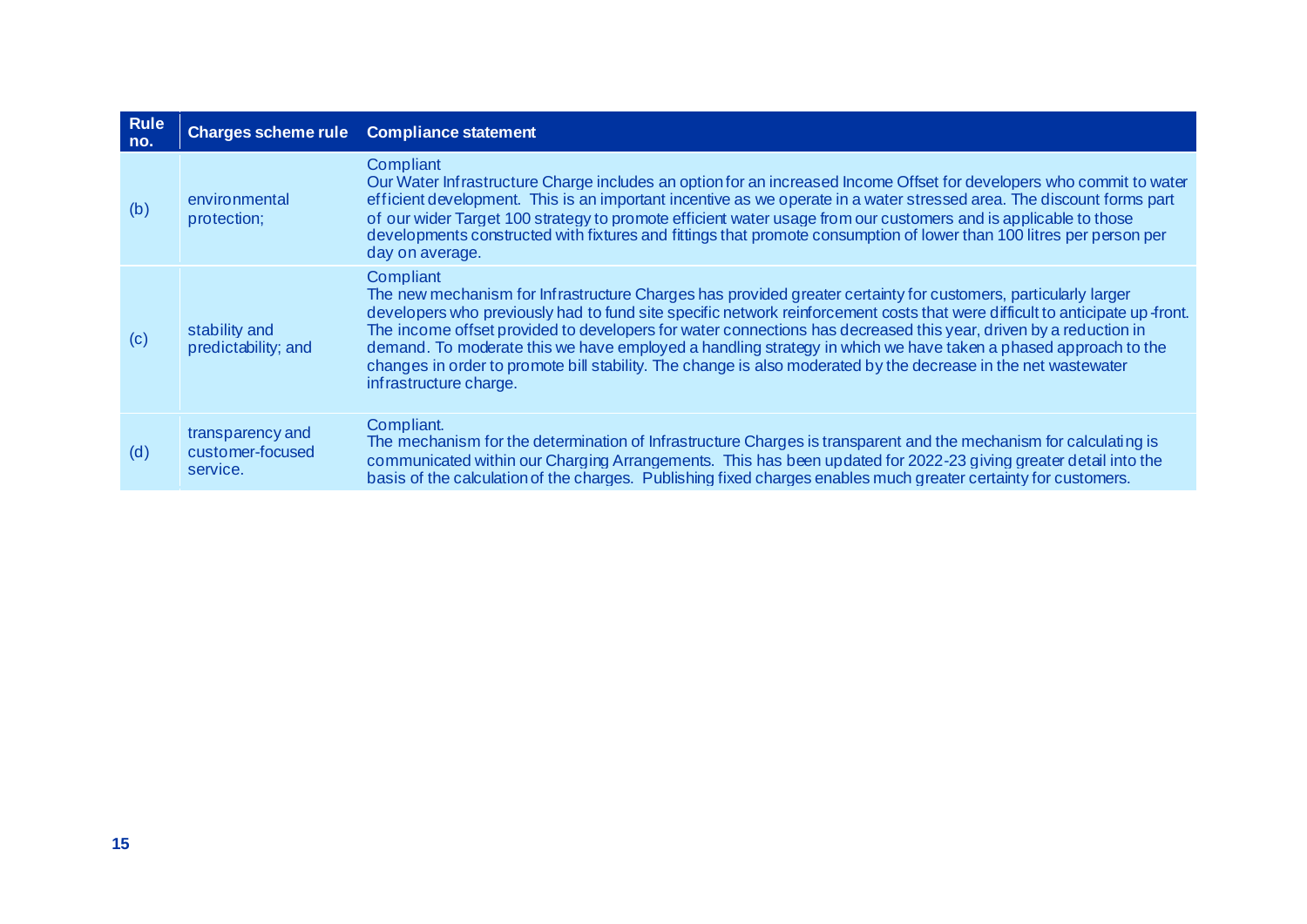| <b>Rule</b><br>no. | <b>Charges scheme rule</b>                                                                                                                                                                                                                                                                                                                                                                                                                                                                                                                                                                                                                                                                                                                                                                                                                    | <b>Compliance statement</b>                                                                                                                                                                                                                                                                                                                                                                                                                                                                                                                                  |  |
|--------------------|-----------------------------------------------------------------------------------------------------------------------------------------------------------------------------------------------------------------------------------------------------------------------------------------------------------------------------------------------------------------------------------------------------------------------------------------------------------------------------------------------------------------------------------------------------------------------------------------------------------------------------------------------------------------------------------------------------------------------------------------------------------------------------------------------------------------------------------------------|--------------------------------------------------------------------------------------------------------------------------------------------------------------------------------------------------------------------------------------------------------------------------------------------------------------------------------------------------------------------------------------------------------------------------------------------------------------------------------------------------------------------------------------------------------------|--|
| 28                 | Infrastructure Charges must be determined in accordance with the principle<br>that the amount of such charges will over each period of five consecutive<br>Charging Years ending on 31 March 2023 and, thereafter, on 31 March in<br>each subsequent year<br>cover the costs of Network Reinforcement that the relevant undertaker<br>reasonably incurs, less any other amounts that the relevant undertaker<br>receives for Network Reinforcement, and before the application of any<br>Income Offset.                                                                                                                                                                                                                                                                                                                                       | Compliant.<br>Our Wastewater Infrastructures Charges for 2022-23 have been<br>calculated on the basis of our forecast costs and likely number of<br>connections over the following five years (the "five-year rule"). For<br>2022-23, we have carried forward a small upward adjustment<br>based upon our historic under-recovery.<br>Our Water Infrastructures Charges for 2022-23 are similarly<br>calculated based on the "five year rule". For 2022-23, we have<br>carried forward a small downward adjustment based upon our<br>historic over-recovery. |  |
| 29                 | Charges schemes must include a clear methodology explaining how<br>Infrastructure Charges have been calculated.                                                                                                                                                                                                                                                                                                                                                                                                                                                                                                                                                                                                                                                                                                                               | Compliant.<br>Our Infrastructure Charges Scheme makes it clear how the<br>charges have been calculated. Further detail on the basis of the<br>calculation has been provided in the 2022-23 Charging<br>Arrangements document.                                                                                                                                                                                                                                                                                                                                |  |
| 30                 | For the avoidance of doubt, Infrastructure Charges must not relate to the<br>costs of reinforcing, upgrading or otherwise modifying existing network<br>infrastructure in order to address pre-existing deficiencies in capacity or in<br>capability unrelated:<br>a) to the provision of a new water main or public sewer pursuant to an<br>agreement with, or a duty owed under the Water Industry Act 1991 to, a<br>person other than a relevant undertaker (including, but not limited to, the<br>provision of a new water main or public sewer pursuant to a requisition<br>under sections 41(1) or 98(1), a section 66D agreement or a section 117E<br>agreement);<br>b) to the adoption of infrastructure under a section 51A or 104 agreement; or<br>c) to connections described in section 146(2) of the Water Industry Act<br>1991. | Compliant.<br>Our Infrastructure Charges do not relate to the costs of reinforcing,<br>upgrading or otherwise modifying existing network infrastructure in<br>order to address pre-existing deficiencies in capacity or in<br>capability unrelated to these sections. The method of calculation<br>does not include any of these types of investment.                                                                                                                                                                                                        |  |
| 31                 | Infrastructure Charges may be set as a fixed charge per connection or<br>calculated in accordance with a formula. As long as the difference between<br>amounts is cost-reflective, the amounts of Infrastructure Charges may vary<br>to reflect different circumstances and, in particular, may be different for<br>different geographical areas.                                                                                                                                                                                                                                                                                                                                                                                                                                                                                             | Compliant.<br>Our Infrastructure Charges will be based on a fixed cost per<br>connection.                                                                                                                                                                                                                                                                                                                                                                                                                                                                    |  |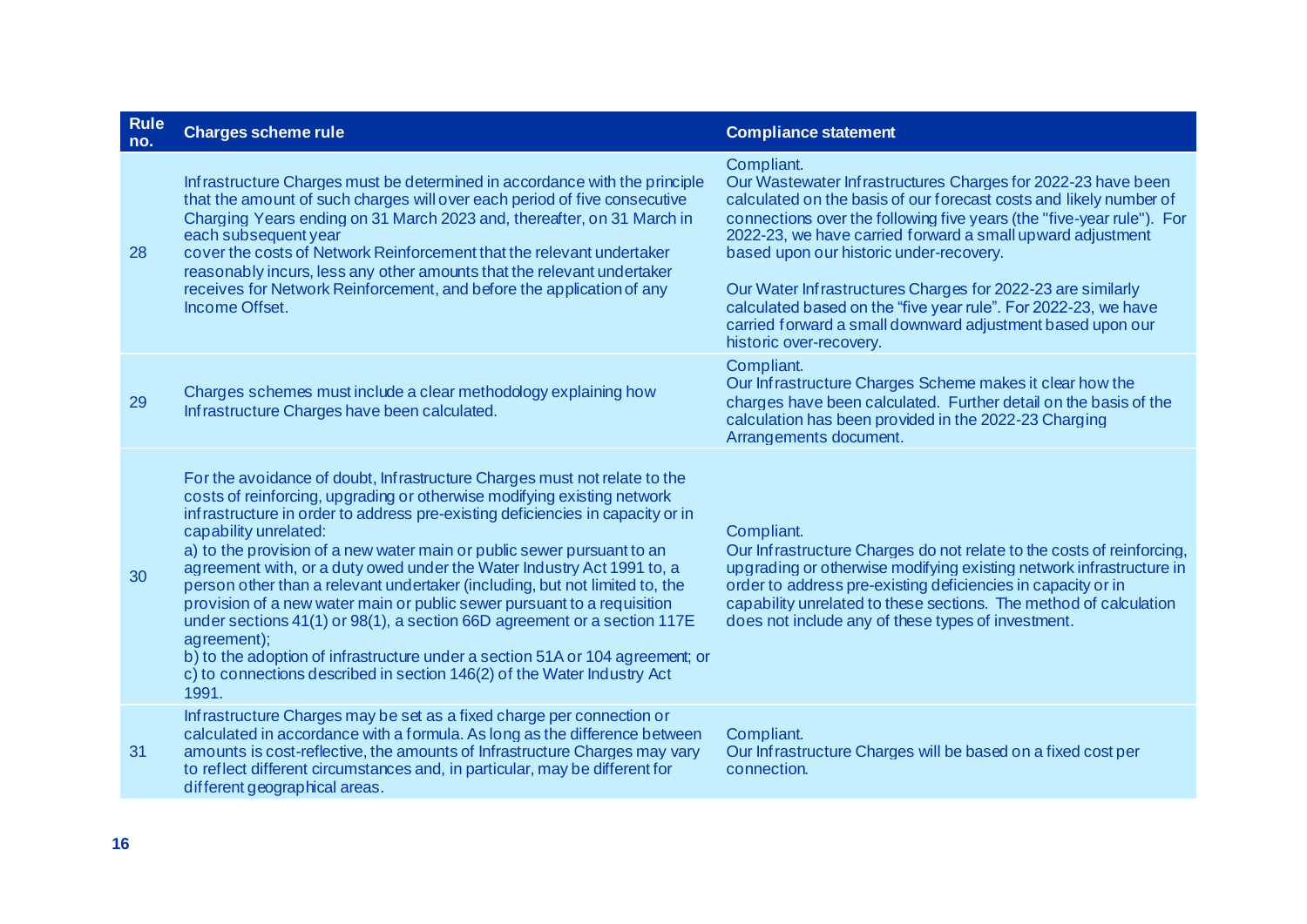| <b>Rule</b><br>no. | <b>Charges scheme rule</b>                                                                                                                                                                                                                                                                                                                                                                                                                                                                                                                                                   | <b>Compliance statement</b>                                                                                                                                                                                                                                                                    |
|--------------------|------------------------------------------------------------------------------------------------------------------------------------------------------------------------------------------------------------------------------------------------------------------------------------------------------------------------------------------------------------------------------------------------------------------------------------------------------------------------------------------------------------------------------------------------------------------------------|------------------------------------------------------------------------------------------------------------------------------------------------------------------------------------------------------------------------------------------------------------------------------------------------|
| 32                 | In making charges schemes, each relevant undertaker must ensure that:                                                                                                                                                                                                                                                                                                                                                                                                                                                                                                        |                                                                                                                                                                                                                                                                                                |
| (a)                | Charges schemes clearly set out how Infrastructure Charges have been<br>calculated;                                                                                                                                                                                                                                                                                                                                                                                                                                                                                          | Compliant.<br>The method of calculation is detailed within our Infrastructure<br>Charges Scheme. Further detail on the basis of the<br>calculation has been provided in the 2022-23 version of our<br><b>Charging Arrangements document.</b>                                                   |
| (b)                | The amount of Infrastructure Charges applied in respect of the modification or<br>redevelopment of existing buildings or premises is determined in accordance<br>with the principle that the amount must take due account of any previous usage<br>in the 5 years before the modification or redevelopment began (including<br>supplies of water that were not for domestic purposes and drainage that was not<br>for domestic sewerage purposes) associated with the buildings and/or premises<br>to which the charges are to be applied and be discounted accordingly; and | Compliant.<br>Our approach to calculating Infrastructure Charges, in the<br>case of modification or redevelopment of existing building or<br>premises, includes for a mechanism to take due account of<br>any previous usage in the 5 years before the modification or<br>redevelopment began. |
| (c)                | Charges schemes clearly explain the methodology to be applied for determining<br>a discount to reflect previous usage.                                                                                                                                                                                                                                                                                                                                                                                                                                                       | Compliant.<br>Our approach for determining the above discount will be<br>clearly determined within our Infrastructure Charges Scheme.                                                                                                                                                          |
| (d)                | charges schemes clearly explain the methodology to be applied for determining<br>any Income Offset.                                                                                                                                                                                                                                                                                                                                                                                                                                                                          | Compliant.<br>Our approach for determining the above discount will be<br>clearly determined within our Infrastructure Charges Scheme.                                                                                                                                                          |
| 33                 | Rules 26 to 32 above do not apply to:                                                                                                                                                                                                                                                                                                                                                                                                                                                                                                                                        |                                                                                                                                                                                                                                                                                                |
| (a)                | new appointees; or                                                                                                                                                                                                                                                                                                                                                                                                                                                                                                                                                           | Not applicable                                                                                                                                                                                                                                                                                 |
| (b)                | any charges scheme that has effect in relation to a period ending before 1 April<br>2018.                                                                                                                                                                                                                                                                                                                                                                                                                                                                                    | Not applicable                                                                                                                                                                                                                                                                                 |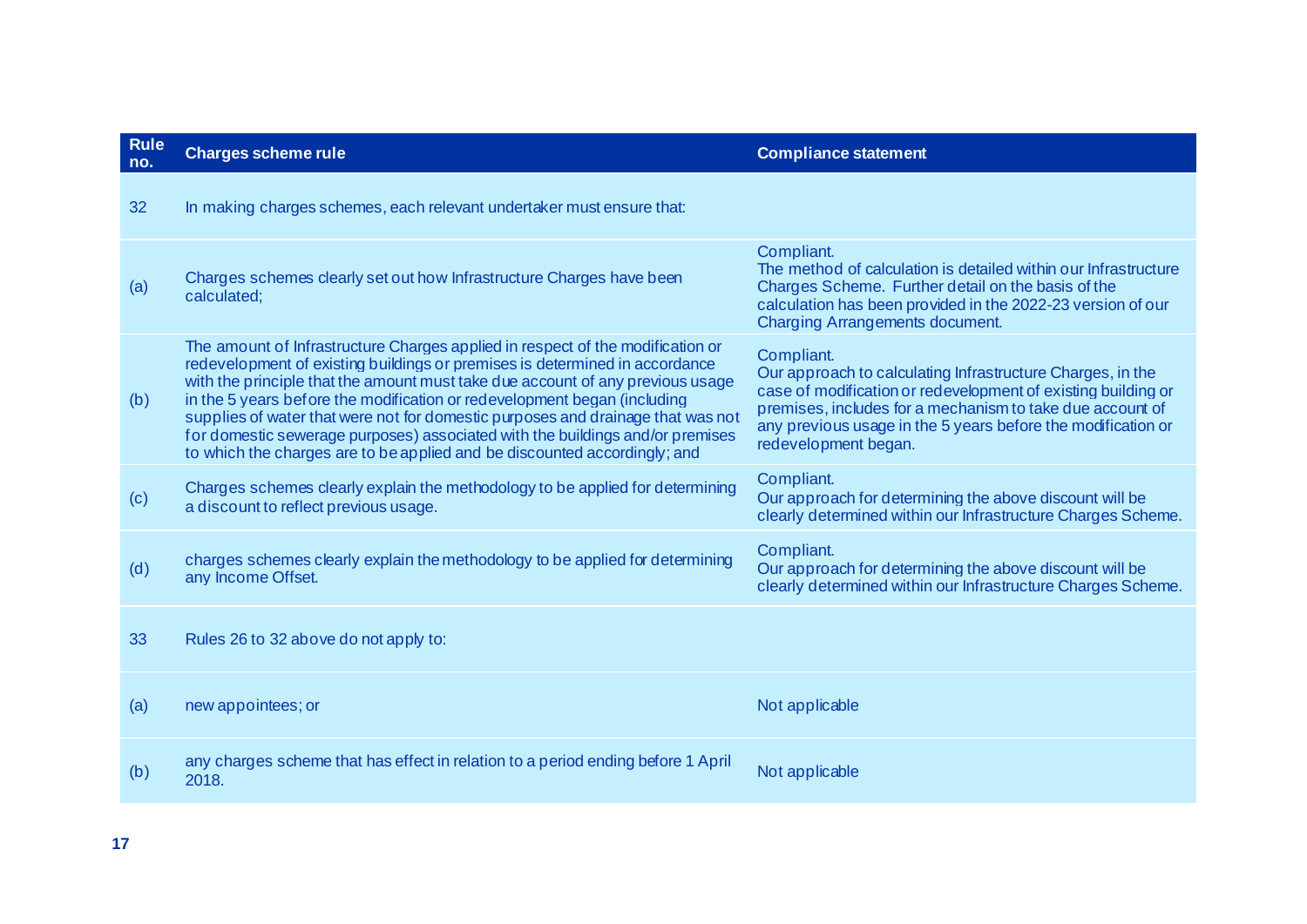| <b>Rule</b><br>no. | <b>Charges scheme rule</b>                                                                                                                                                                                                                       | <b>Compliance statement</b>                                                                                                                                                                                                                                                                                                                                                                                                                                                                                                                         |
|--------------------|--------------------------------------------------------------------------------------------------------------------------------------------------------------------------------------------------------------------------------------------------|-----------------------------------------------------------------------------------------------------------------------------------------------------------------------------------------------------------------------------------------------------------------------------------------------------------------------------------------------------------------------------------------------------------------------------------------------------------------------------------------------------------------------------------------------------|
| $A1-$<br>A3        | <b>Annex: Information requirements</b>                                                                                                                                                                                                           |                                                                                                                                                                                                                                                                                                                                                                                                                                                                                                                                                     |
| A <sub>1</sub>     | Each undertaker should provide to the Water Services<br>Regulation Authority an assurance statement from its<br>Board of Directors and publish its statement no later than<br>the time of publication of the charges schemes confirming<br>that: | Compliant.<br>We have submitted our assurance statement to Ofwat and published it at the same<br>time we published our retail charges schemes.                                                                                                                                                                                                                                                                                                                                                                                                      |
| (a)                | the company complies with its legal obligations relating to<br>the charges set out in its charges schemes;                                                                                                                                       | Compliant.<br>Licence Condition B (compliance with price controls): KPMG LLP has provided<br>assurance that our charges are compliant with the applicable price controls.<br>Licence Condition E (undue discrimination and undue preference): In some areas<br>our cost allocation is necessarily based on assumption as opposed to actual data.<br>Where assumptions have been used these have been verified by subject matter<br>experts within the Company. Compliance in this area is subjective, and therefore<br>cannot be stated absolutely. |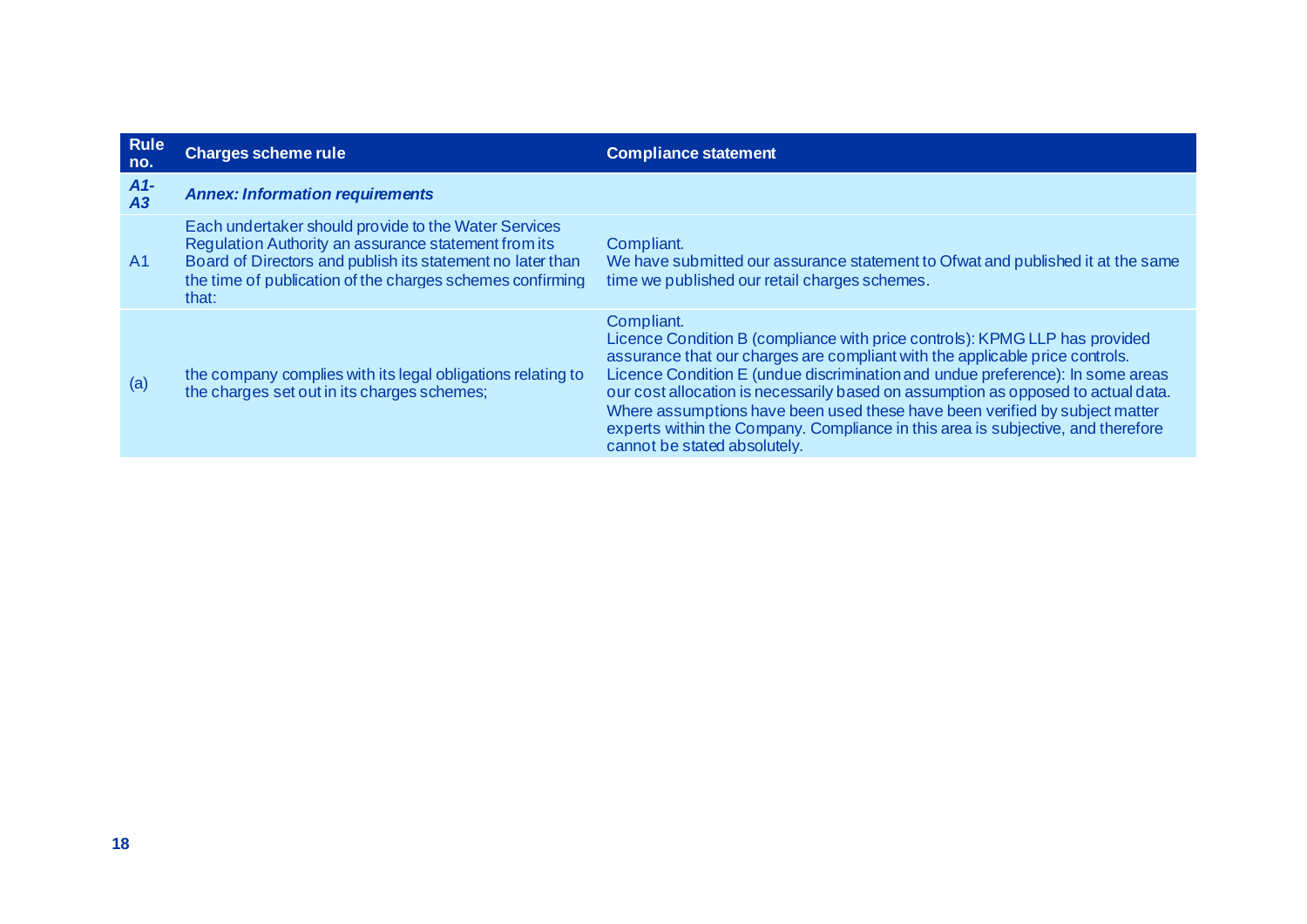| <b>Rule</b><br>no. | <b>Charges scheme rule</b>                                                                                                                                                                                                                                                      | <b>Compliance statement</b>                                                                                                                                                                                                                                                                                                                                                                                                                                                                                                                                                                                                                                                                                                                                                                                                                                                                                                                                                                                                                                                                                                                                                                                                     |
|--------------------|---------------------------------------------------------------------------------------------------------------------------------------------------------------------------------------------------------------------------------------------------------------------------------|---------------------------------------------------------------------------------------------------------------------------------------------------------------------------------------------------------------------------------------------------------------------------------------------------------------------------------------------------------------------------------------------------------------------------------------------------------------------------------------------------------------------------------------------------------------------------------------------------------------------------------------------------------------------------------------------------------------------------------------------------------------------------------------------------------------------------------------------------------------------------------------------------------------------------------------------------------------------------------------------------------------------------------------------------------------------------------------------------------------------------------------------------------------------------------------------------------------------------------|
| (b)                | the Board has assessed the effects of the new charges on<br>customers' bills for a range of different customer types, and<br>approves the impact assessments and handling strategies<br>developed in instances where bill increases for particular<br>customer types exceed 5%; | Compliant.<br>We include above, as part of this assurance statement submission, a statement<br>explaining the Board's assessment of bill increases                                                                                                                                                                                                                                                                                                                                                                                                                                                                                                                                                                                                                                                                                                                                                                                                                                                                                                                                                                                                                                                                              |
| (c)                | the company has appropriate systems and processes in place<br>to make sure that the information contained in the charges<br>scheme, and the additional information covered by this annex<br>is accurate; and                                                                    | KPMG LLP have assured our 2022-23 charges. As part of their work, KPMG<br>performed checks on the base data used for forecasting the number of billed<br>properties and volumes of water and wastewater. For the ten most material<br>charges in terms of revenue yield, KPMG checked the base data used for<br>forecasting purposes back to source systems.<br>Deloitte audited our 2020-21 statutory and regulatory accounts. While they were<br>unable to adopt a control reliance strategy for their audit, due to IT issues, they<br>undertook substantive testing and made the following comment in their report to<br>our Audit Committee: "We have concluded satisfactorily with no issues to<br>report."<br>The revenue analysis and wholesale control reconciliation published for March<br>2021 in table 2l of the APR showed a variance of 4.6% between allowed<br>wholesale revenues and actual revenues for 2020-21. The data in this table was<br>assured by Deloitte and the details for the variance to our allowed revenues<br>were disclosed.<br>In addition, there were no material issues raised in Deloitte's audit report, and<br>they issued an unmodified audit statement on our financial statements. |
| (d)                | the company has consulted the Consumer Council for Water<br>(CCWater) in a timely and effective manner on its charges<br>schemes.                                                                                                                                               | Compliant.<br>As rule 7.                                                                                                                                                                                                                                                                                                                                                                                                                                                                                                                                                                                                                                                                                                                                                                                                                                                                                                                                                                                                                                                                                                                                                                                                        |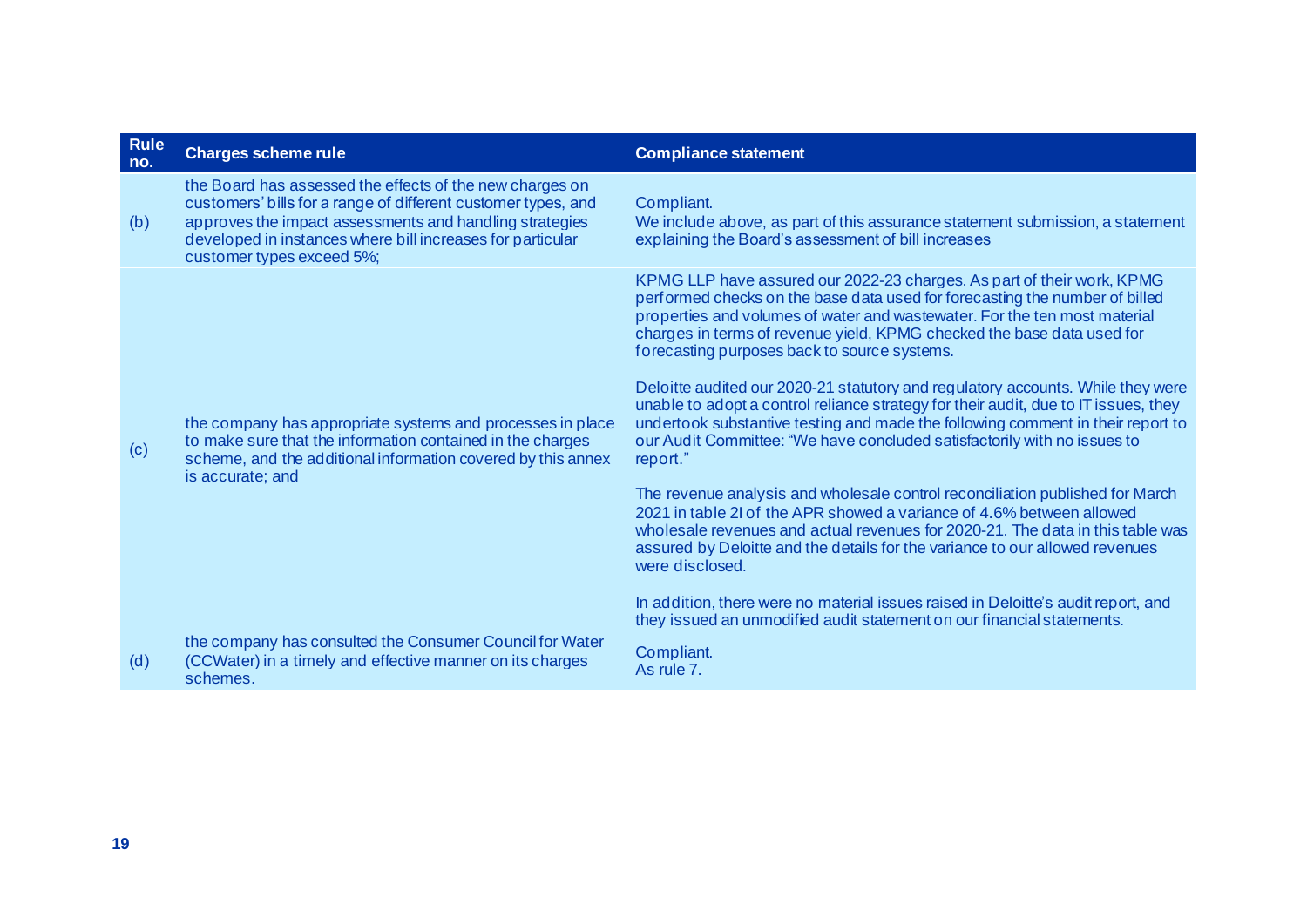| <b>Rule</b><br>no. | <b>Charges scheme rule</b>                                                                                                                                                                                                                                                                                                                         | <b>Compliance statement</b>                                                                                                              |
|--------------------|----------------------------------------------------------------------------------------------------------------------------------------------------------------------------------------------------------------------------------------------------------------------------------------------------------------------------------------------------|------------------------------------------------------------------------------------------------------------------------------------------|
| A2                 | With the exception of new appointees, each undertaker should provide to the Water Services<br>Regulation Authority a statement setting out any significant changes anticipated by the undertaker,<br>and publish the statement, at least three weeks before the publication of the charges schemes. The<br>statement should include the following. | Compliant.<br>On 12 January 2022 we published and<br>provided Ofwat with a statement setting<br>out any significant changes anticipated. |
| (a)                | Confirmation of whether the undertaker is expecting there to be any bill increases of more than 5%<br>from the previous year (for a given customer type assuming a constant level of consumption) and, if<br>such increases are expected:                                                                                                          |                                                                                                                                          |
| (i)                | what size increase is expected;                                                                                                                                                                                                                                                                                                                    |                                                                                                                                          |
| (ii)               | which customer types are likely to be affected; and                                                                                                                                                                                                                                                                                                |                                                                                                                                          |
| (iii)              | the handling strategies adopted by the company or why the company considered that no handling<br>strategies are required.                                                                                                                                                                                                                          |                                                                                                                                          |
| (b)                | Details of any significant changes in charging policy by the company from the previous year.                                                                                                                                                                                                                                                       |                                                                                                                                          |
| A3                 | In addition to the assurances set out in A1 above, new appointees' assurance statements must<br>include assurance that their charges schemes offer:                                                                                                                                                                                                |                                                                                                                                          |
| (a)                | levels of service at least comparable to the previous appointee's charges scheme;                                                                                                                                                                                                                                                                  | N/A                                                                                                                                      |
| (b)                | prices that do not exceed those in the previous appointee's charges scheme for similar services; and                                                                                                                                                                                                                                               |                                                                                                                                          |
| (c)                | prices equivalent to those specified in the new appointee's application for each individual<br>appointment or variation area.                                                                                                                                                                                                                      |                                                                                                                                          |